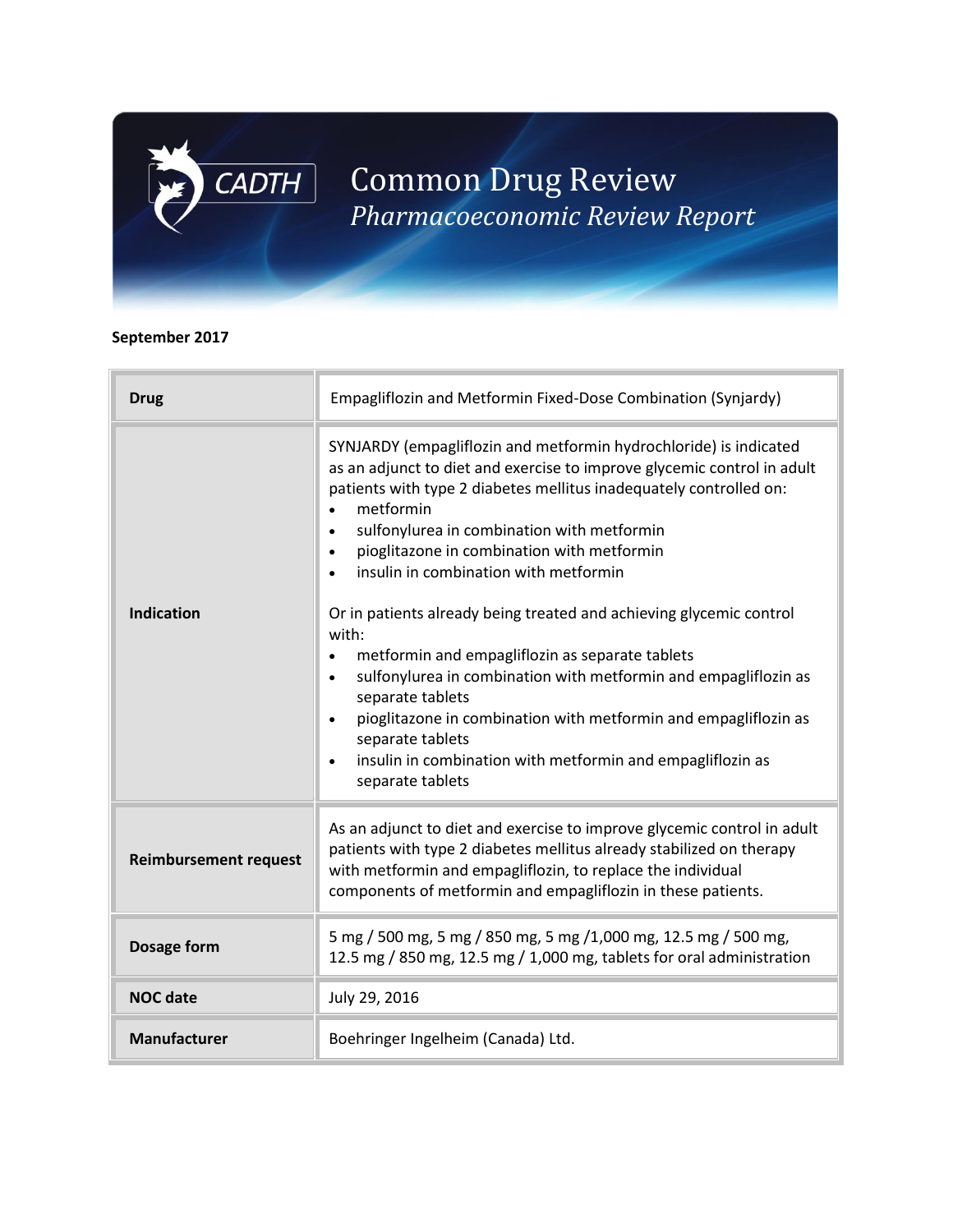Empagliflozin/metformin FDC (Synjardy) Common Drug Review Pharmacoeconomic Report was prepared using information from Delta PA from IMS Health Canada Inc. The analyses, conclusions, opinions and statements expressed are those of the Canadian Agency for Drugs and Technologies in Health and not those of IMS Health Canada Inc.

The information in this document is intended to help Canadian health care decision-makers, health care professionals, health systems leaders, and policy-makers make well-informed decisions and thereby improve the quality of health care services. While patients and others may access this document, the document is made available for informational purposes only and no representations or warranties are made with respect to its fitness for any particular purpose. The information in this document should not be used as a substitute for professional medical advice or as a substitute for the application of clinical judgment in respect of the care of a particular patient or other professional judgment in any decision-making process. The Canadian Agency for Drugs and Technologies in Health (CADTH) does not endorse any information, drugs, therapies, treatments, products, processes, or services.

While care has been taken to ensure that the information prepared by CADTH in this document is accurate, complete, and up-to-date as at the applicable date the material was first published by CADTH, CADTH does not make any guarantees to that effect. CADTH does not guarantee and is not responsible for the quality, currency, propriety, accuracy, or reasonableness of any statements, information, or conclusions contained in any third-party materials used in preparing this document. The views and opinions of third parties published in this document do not necessarily state or reflect those of CADTH.

CADTH is not responsible for any errors, omissions, injury, loss, or damage arising from or relating to the use (or misuse) of any information, statements, or conclusions contained in or implied by the contents of this document or any of the source materials.

This document may contain links to third-party websites. CADTH does not have control over the content of such sites. Use of third-party sites is governed by the third-party website owners' own terms and conditions set out for such sites. CADTH does not make any guarantee with respect to any information contained on such third-party sites and CADTH is not responsible for any injury, loss, or damage suffered as a result of using such third-party sites. CADTH has no responsibility for the collection, use, and disclosure of personal information by third-party sites.

Subject to the aforementioned limitations, the views expressed herein are those of CADTH and do not necessarily represent the views of Canada's federal, provincial, or territorial governments.

This document is prepared and intended for use in the context of the Canadian health care system. The use of this document outside of Canada is done so at the user's own risk.

This disclaimer and any questions or matters of any nature arising from or relating to the content or use (or misuse) of this document will be governed by and interpreted in accordance with the laws of the Province of Ontario and the laws of Canada applicable therein, and all proceedings shall be subject to the exclusive jurisdiction of the courts of the Province of Ontario, Canada.

The copyright and other intellectual property rights in this document are owned by CADTH and its licensors. These rights are protected by the Canadian Copyright Act and other national and international laws and agreements. Users are permitted to make copies of this document for non-commercial purposes only, provided it is not modified when reproduced and appropriate credit is given to CADTH and its licensors. The statements, findings, conclusions, views, and opinions contained and expressed in this publication are based in part on data obtained under license from IMS Health Canada Inc. concerning the following information service: DeltaPA. All Rights Reserved. Subject to the aforementioned limitations, the views expressed herein are those of CADTH and do not necessarily represent the views of Canada's federal, provincial, or territorial governments or any third-party data supplier.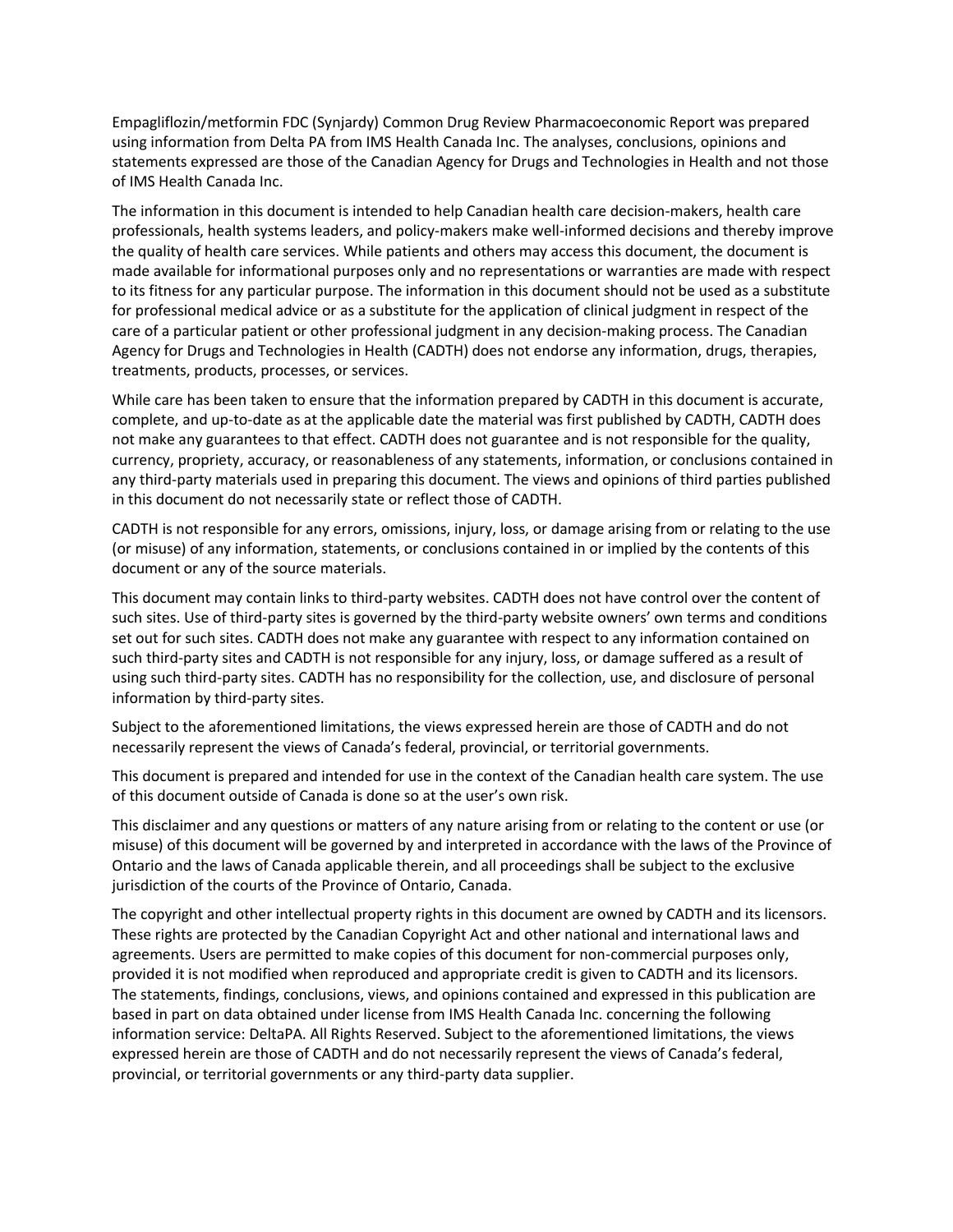# **TABLE OF CONTENTS**

|               | APPENDIX 2: COST TABLE OF OTHER COMPARATORS OF POTENTIAL INTEREST  14                 |  |
|---------------|---------------------------------------------------------------------------------------|--|
|               |                                                                                       |  |
| <b>Tables</b> |                                                                                       |  |
|               | Table 1: Cost-Comparison Table for Combinations of Sodium-Glucose Cotransporter-2 or  |  |
|               |                                                                                       |  |
|               |                                                                                       |  |
|               | Table 3: Manufacturer's Base-Case Results for Empagliflozin/Metformin Fixed-Dose      |  |
|               | Combination Versus Other Combinations of Sodium-Glucose Cotransporter-2 or            |  |
|               |                                                                                       |  |
|               |                                                                                       |  |
|               | Table 5: CADTH Common Drug Review's Reanalysis for Empagliflozin/Metformin Fixed-Dose |  |
|               | Combination Versus Other Combinations of SGLT2 or DPP-4 Inhibitors Plus Metformin 11  |  |

Table 6: Cost Comparison Table for Non-Insulin Antidiabetic Drugs Not Included in Main Analyses.......14

i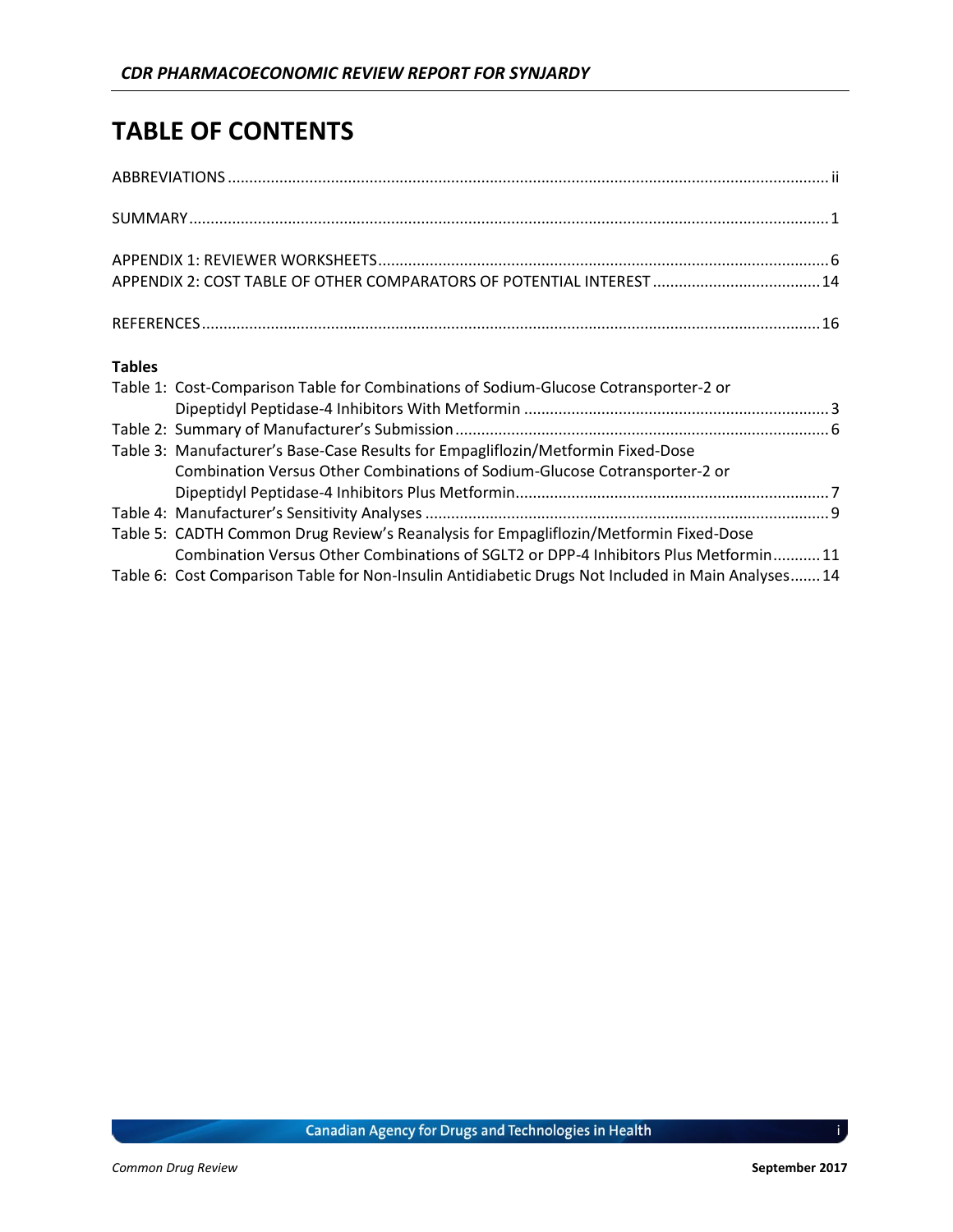# <span id="page-3-0"></span>**ABBREVIATIONS**

| <b>ALO</b>        | alogliptin                      |
|-------------------|---------------------------------|
| <b>CANA</b>       | canagliflozin                   |
| <b>CDR</b>        | <b>CADTH Common Drug Review</b> |
| <b>DAPA</b>       | dapagliflozin                   |
| DPP-4             | dipeptidyl peptidase-4          |
| <b>EMPA</b>       | empagliflozin                   |
| <b>FDC</b>        | fixed-dose combination          |
| <b>LINA</b>       | linagliptin                     |
| <b>MET</b>        | metformin                       |
| <b>SAXA</b>       | saxagliptin                     |
| <b>SITA</b>       | sitagliptin                     |
| SGLT <sub>2</sub> | sodium-glucose cotransporter-2  |
| SU                | sulfonylurea                    |
| T2DM              | type 2 diabetes mellitus        |

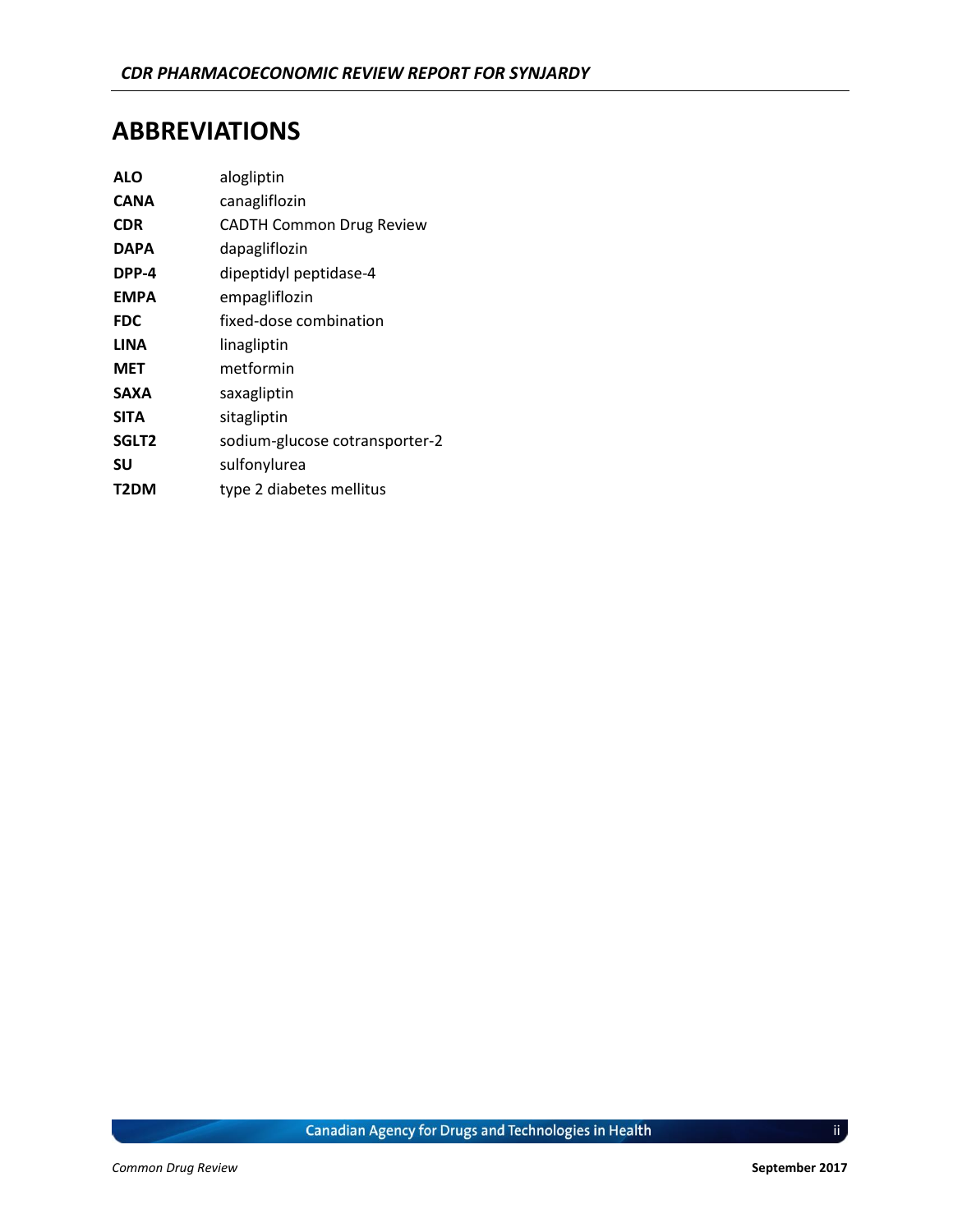# <span id="page-4-0"></span>**SUMMARY**

#### **Background**

Empagliflozin (EMPA)/metformin (MET) fixed-dose combination (FDC) tablet (Synjardy) is indicated as an adjunct to diet and exercise to improve glycemic control in adult patients with type 2 diabetes mellitus (T2DM) inadequately controlled on MET alone, MET and a sulfonylurea (SU), MET and pioglitazone (PIO), or MET and insulin; or when EMPA and MET are already being co-administered as separate tablets with or without an SU, PIO, or insulin. The manufacturer is seeking reimbursement for adult patients with T2DM who are already stabilized on therapy with MET and EMPA, to replace the individual components.

EMPA/MET FDC is taken twice daily and is available in strengths of 5 mg or 12.5 mg EMPA plus 500 mg, 850 mg, or 1,000 mg MET. The manufacturer has submitted the anticipated market price of \$1.3500 per tablet, or \$2.70 per day, for all six strengths.

The CADTH Common Drug Review (CDR) previously reviewed EMPA (Jardiance), resulting in a CADTH Canadian Drug Expert Committee (CDEC) recommendation that it be reimbursed when added to MET and an SU in patients with T2DM with inadequate glycemic control for whom insulin is not an option.<sup>1</sup> EMPA is also currently under review by CDR for the treatment of patients with T2DM at high cardiovascular risk.<sup>2</sup> CDR has recently reviewed two other FDC products containing a sodium-glucose cotransporter-2 (SGLT2) inhibitor plus MET. $^{3,4}$ 

#### **Summary of the economic analysis submitted by the manufacturer**

The manufacturer submitted an analysis comparing the annual cost of EMPA/MET FDC with that of equivalent free-dose combinations of its individual components as the primary analysis, of other SGLT2 inhibitor/MET combinations as a secondary analysis, and of dipeptidyl peptidase-4 (DPP-4) inhibitor/MET combinations as a tertiary analysis.<sup>5</sup> The perspective was that of a Canadian public drug payer, and the time horizon was one year.

The manufacturer reported that the annual cost of EMPA/MET FDC, including an 8% markup and an \$8.83 dispensing fee every 30 days, is \$1,172 per patient, which is \$110 to \$145 less expensive than individually dosed EMPA and MET (\$1,282 to \$1,317 per patient per year). EMPA/MET FDC is also less expensive than other free-dose combinations of an SGLT2 inhibitor and MET (\$1,307 to \$1,330 per patient per year), but \$32 more expensive than dapagliflozin (DAPA)/MET FDC (\$1,140 per patient per year). The relative cost of EMPA/MET FDC to canagliflozin (CANA)/MET FDC could not be determined because of the lack of a publicly available price for the latter product at the time of the manufacturer's submission. When compared with DPP-4 inhibitor plus MET combinations, EMPA/MET FDC is more expensive than saxagliptin (SAXA)/MET FDC and linagliptin (LINA)/MET FDC, but less expensive than sitagliptin (SITA)/MET FDC, alogliptin (ALO)/MET FDC, and all free-dose combinations of a DPP-4 and MET.

#### **Key limitations**

#### **Average drug cost calculation inappropriate**

The method used by the manufacturer to estimate the annual cost of free-dose combination comparators in effect assumes a uniform patient distribution across included dose combinations, which is unlikely to reflect actual practice. Additionally, some comparator dosing options were omitted, and, when introduced as part of CDR reanalyses, average costs shifted in some cases. In the absence of data

**Canadian Agency for Drugs and Technologies in Health**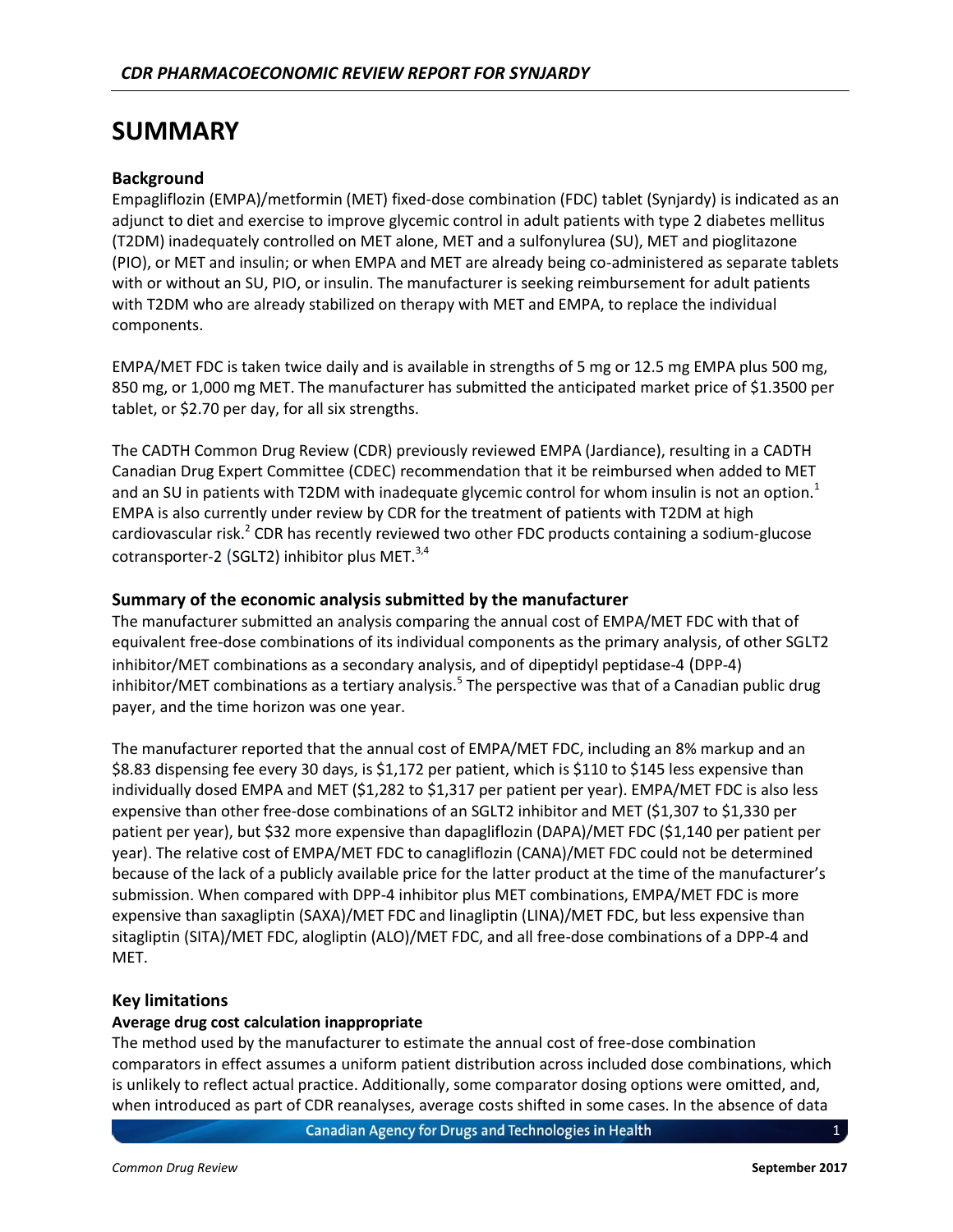on real-world utilization across dose combinations, CDR reanalyses reported a range of annual costs for each free-dose combination rather than a point estimate.

#### **Missing comparator dosing options**

The manufacturer's analysis did not include the 50 mg/850 mg and 150 mg/850 mg doses of CANA/MET FDC (Invokamet), and these dose combinations were also left out of the CANA plus MET free-dose combinations. The manufacturer also included only free-dose combinations for which there was an equivalent-dose FDC product, rather than all dose combinations within the recommended dose ranges of the products in question. This fails to consider that flexibility is an advantage of free-dose combinations when the comparable FDC product has more limited dosing options. CDR reanalyses therefore included the 1,000 mg, 1,700 mg, and 2,000 mg daily doses of MET and included all product monograph–recommended daily doses of the DPP-4 inhibitor or SGLT2 inhibitor in question for all freedose combinations, regardless of whether those daily doses are available as an FDC product.

#### **Overestimation of pharmacy fee savings**

The use of an FDC product typically provides savings because of the need for fewer professional pharmacy fees per claim. The manufacturer assumed a 30-day supply per claim in its base case. A larger days' supply is likely appropriate for many patients on stable doses of antidiabetes medications, given the chronic nature of the condition. CDR reviewers therefore recalculated the incremental costs or savings of EMPA/MET FDC versus the various comparators, assuming dispensing fees every 100 days, as well as without dispensing fees or markup. This reduced the magnitude of annual savings associated with the use of EMPA/MET FDC compared with the values reported by the manufacturer.

#### **Assumption of clinical similarity**

Clinical similarity of EMPA/MET FDC to the free-dose combination was assumed on the basis of four phase I, single-administration studies in healthy volunteers, which demonstrated that EMPA/MET FDC is bioequivalent to the individual components administered separately based on commonly accepted criteria (CDR Clinical Report, Appendix 5). While there are no head-to-head trials comparing EMPA with other SGLT2 inhibitors, a network meta-analysis submitted by the manufacturer as part of the EMPA submission to CDR suggested that EMPA has efficacy similar to other SGLT2 inhibitors and DPP-4 inhibitors. $1$  However, CDEC noted that there were no direct or indirect comparisons assessing the comparative efficacy of EMPA versus other antihyperglycemic drugs for the prevention of macrovascular and microvascular diabetes-related complications.<sup>1</sup>

#### **Issues for consideration**

#### **Potential use in treatment-naive patients with type 2 diabetes mellitus**

The FDA recently approved the use of EMPA/MET FDC for the treatment of adults with T2DM who are treatment-naive.<sup>6</sup> While this indication is not approved in Canada, it is possible that some physicians may prescribe the EMPA/MET FDC as first-line therapy in future, particularly if the product is listed in an open fashion without eligibility criteria. EMPA/MET FDC is substantially more expensive than MET alone or an SU with or without MET, and its cost-effectiveness in a treatment-naive population has not been established. Se[e Appendix 2](#page-17-0) for the annual costs of non-insulin drugs for T2DM, which were not included in the main analyses.

#### **Results and conclusions**

According to CDR's reanalysis, when dispensing fees and markup were excluded, the annual cost of EMPA/MET FDC (\$986 per patient) was \$2 to \$35 (0% to 3%) per patient less than that of its individual components (\$988 to \$1,020 per patient). EMPA/MET FDC was less expensive than CANA/MET FDC,

**Canadian Agency for Drugs and Technologies in Health**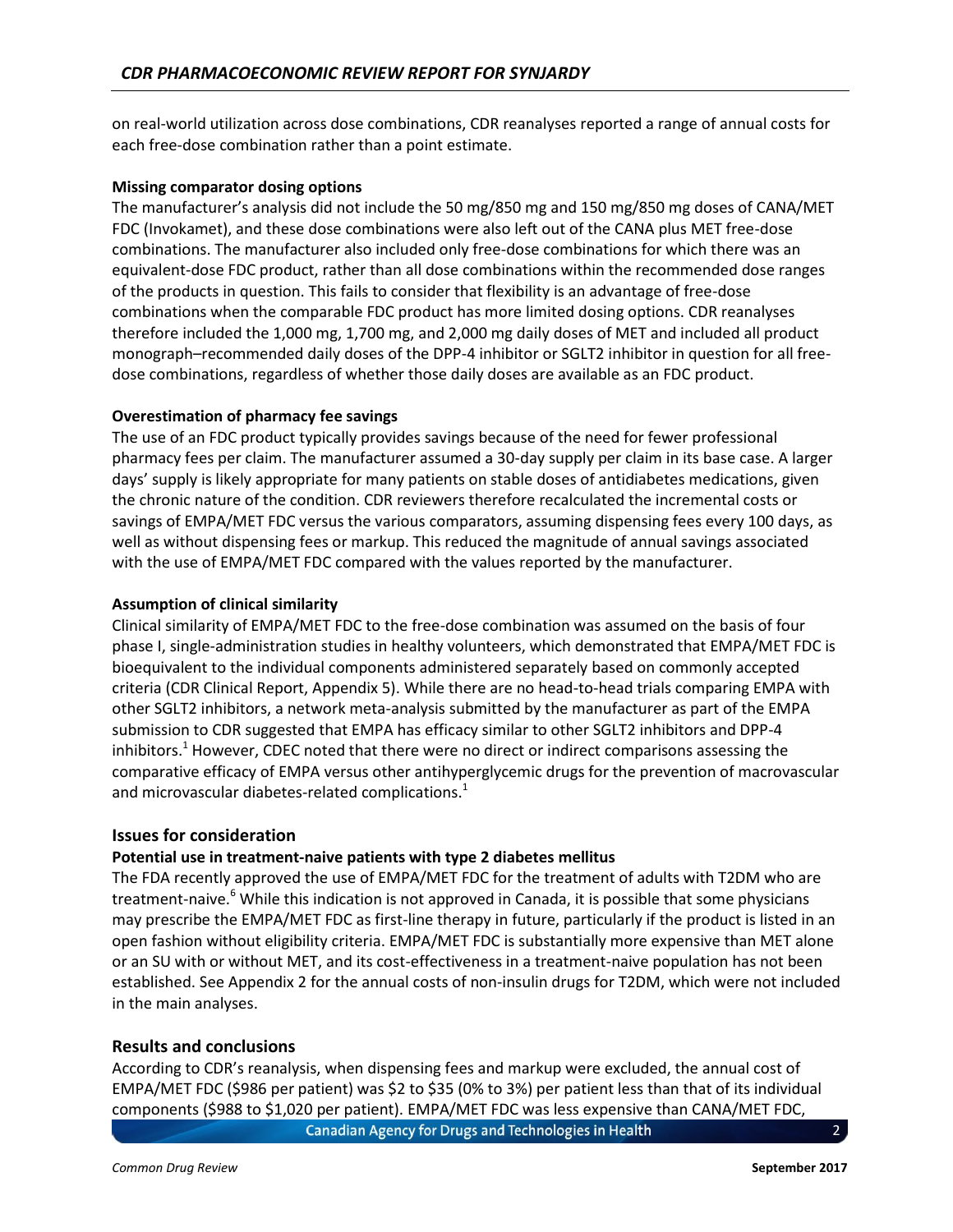free-dose combinations of DAPA or CANA plus MET, SITA/MET FDC, and ALO/MET FDC, and all DPP-4 inhibitor plus MET free-dose combinations with the exception of 5 mg LINA plus 1,000 mg MET daily, but was 3%, 6%, and 1% more expensive than DAPA/MET FDC, SAXA/MET FDC, and LINA/MET FDCs, respectively. Use of EMPA/MET FDC would also save one dispensing fee per claim over its individual components or free-dose combinations of other comparators.

#### **Cost-comparison table**

The clinical expert consulted by CDR deemed the comparator treatments presented in Table 1 to be appropriate. Costs are manufacturer's list prices, unless otherwise specified. Existing product listing agreements are not reflected in Table 1 and as such may not represent the actual costs to public drug plans.

# **TABLE 1: COST-COMPARISON TABLE FOR COMBINATIONS OF SODIUM-GLUCOSE COTRANSPORTER-2 OR DIPEPTIDYL PEPTIDASE-4 INHIBITORS WITH METFORMIN**

| Drug/Comparator                         | <b>Strength</b>                                                                                     | <b>Dosage</b><br><b>Form</b> | Price (\$)             | <b>Recommended</b><br><b>Dose</b>                   | Average<br><b>Daily Drug</b><br>$Cost($ \$) | Average<br><b>Annual Drug</b><br>Cost(5) |
|-----------------------------------------|-----------------------------------------------------------------------------------------------------|------------------------------|------------------------|-----------------------------------------------------|---------------------------------------------|------------------------------------------|
| <b>EMPA/MET FDC</b><br>(Synjardy)       | 5 mg/500 mg<br>5 mg/850 mg<br>5 mg/1,000 mg<br>12.5 mg/500 mg<br>12.5 mg/500 mg<br>12.5 mg/1,000 mg | Tab                          | $1.3500^{a}$           | 1 tablet twice<br>daily                             | 2.70                                        | 986                                      |
|                                         | Free-dose combinations of EMPA and MET                                                              |                              |                        |                                                     |                                             |                                          |
| <b>EMPA plus MET</b><br>(Jardiance plus | 10 <sub>mg</sub><br>25 <sub>mg</sub>                                                                | Tab                          | 2.6200                 | 10 mg or 25 mg<br>once daily                        | 2.71 to<br>2.80                             | 989 to 1,020                             |
| generic)                                | 500 mg<br>850 mg                                                                                    | Tab                          | 0.0444<br>$0.0610^{b}$ | 1,000 to 2,000<br>mg daily in<br>divided doses      |                                             |                                          |
| Other SGLT2 inhibitor plus MET FDCs     |                                                                                                     |                              |                        |                                                     |                                             |                                          |
| DAPA/MET<br>(Xigduo)                    | 5 mg/850 mg<br>5 mg/1,000 mg                                                                        | Tab                          | 1.3100                 | 1 tablet twice<br>daily                             | 2.62                                        | 956                                      |
| CANA/MET<br>(Invokamet)                 | 50 mg/500 mg<br>50 mg/850 mg<br>50 mg/1,000 mg<br>150 mg/ 500 mg<br>150 mg/850 mg<br>150 mg/100 mg  | Tab                          | $1.5338$ <sup>c</sup>  | 1 tablet twice<br>daily                             | 3.07                                        | 1,120                                    |
|                                         | Free-dose combinations of other SGLT2 inhibitors and MET                                            |                              |                        |                                                     |                                             |                                          |
| DAPA plus MET<br>(Forxiga plus          | 5 mg<br>10 <sub>mg</sub>                                                                            | Tab                          | 2.6200                 | 5 mg or 10 mg<br>once daily                         | 2.71 to<br>2.80                             | 989 to 1,020                             |
| generic)                                | 500 mg<br>850 mg                                                                                    | Tab                          | 0.0444<br>$0.0610^{b}$ | 1,000 mg to<br>2000 mg daily<br>in divided<br>doses |                                             |                                          |

**Canadian Agency for Drugs and Technologies in Health**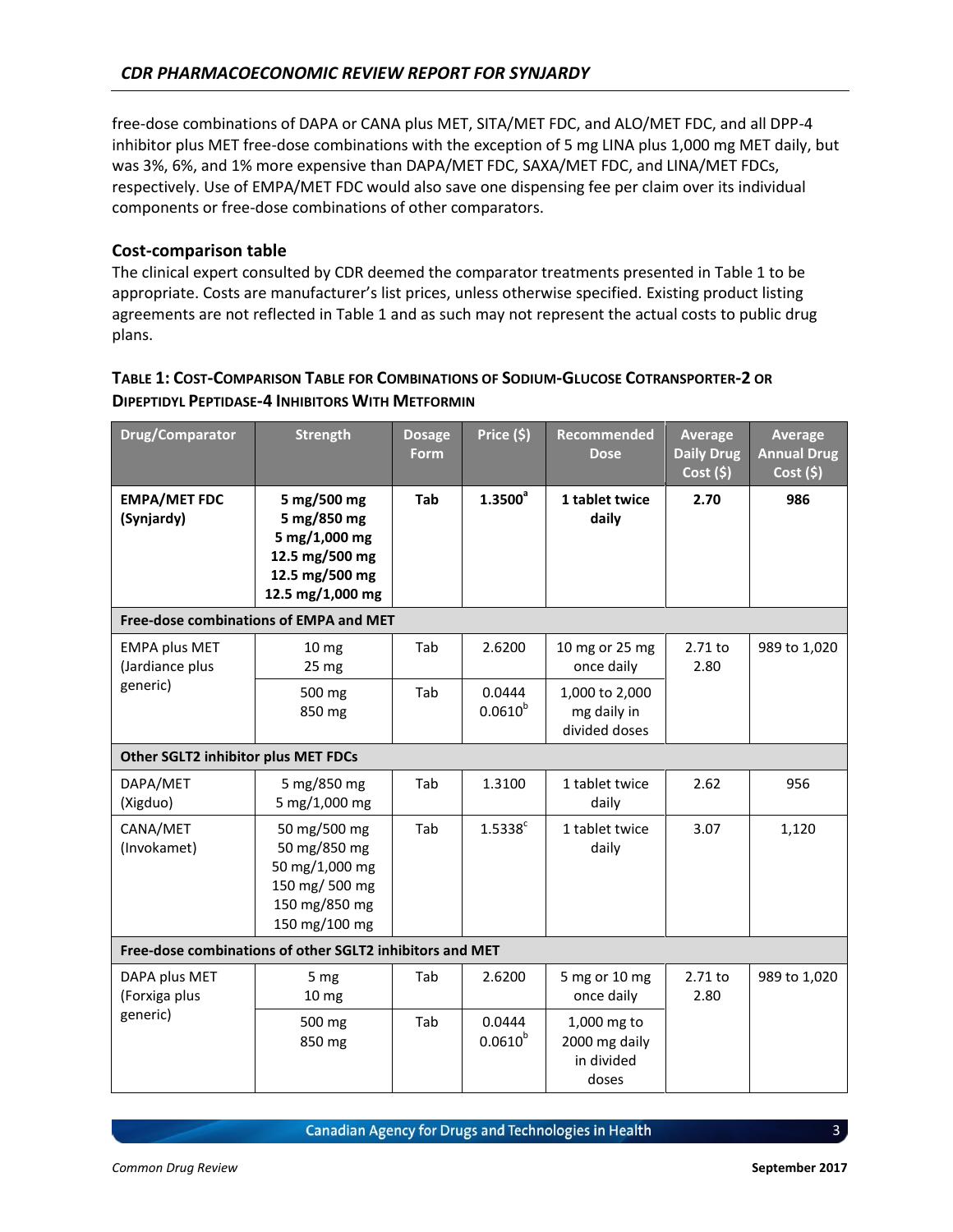| Drug/Comparator                             | <b>Strength</b>                                      | <b>Dosage</b><br>Form | Price $(5)$            | Recommended<br><b>Dose</b>                           | <b>Average</b><br><b>Daily Drug</b><br>Cost(5) | <b>Average</b><br><b>Annual Drug</b><br>Cost (\$) |
|---------------------------------------------|------------------------------------------------------|-----------------------|------------------------|------------------------------------------------------|------------------------------------------------|---------------------------------------------------|
| CANA plus MET<br>(Invokana plus             | 100 mg<br>300 mg                                     | Tab                   | 2.6960                 | 100 mg or 300<br>mg once daily                       | 2.78 to<br>2.87                                | 1,016 to<br>1,049                                 |
| generics)                                   | 500 mg<br>850 mg                                     | Tab                   | 0.0444<br>$0.0610^{b}$ | 1,000 mg to<br>2,000 mg daily<br>in divided<br>doses |                                                |                                                   |
| DPP-4 inhibitor plus MET FDCs               |                                                      |                       |                        |                                                      |                                                |                                                   |
| SITA/MET FDC<br>(Janumet)                   | 50 mg/500 mg<br>50 mg/850 mg<br>50 mg/1,000 mg       | Tab                   | 1.62                   | 1 tablet twice<br>daily                              | 3.23                                           | 1,180                                             |
| SAXA/MET FDC<br>(Komboglyze)                | 2.5 mg/500 mg<br>2.5 mg/850 mg<br>2.5 mg/1,000 mg    | Tab                   | 1.27                   | 1 tablet twice<br>daily                              | 2.54                                           | 927                                               |
| LINA/MET FDC<br>(Jentadueto)                | 2.5 mg/500 mg<br>2.5 mg/850 mg<br>2.5 mg/1,000 mg    | Tab                   | 1.3337                 | 1 tablet twice<br>daily                              | 2.67                                           | 974                                               |
| ALO/MET FDC<br>(Kazano)                     | 12.5 mg/500 mg<br>12.5 mg/850 mg<br>12.5 mg/1,000 mg | Tab                   | $1.3700^{c,d}$         | 1 tablet twice<br>daily                              | 2.74                                           | 1,000                                             |
|                                             | Free-dose combinations of DPP-4 inhibitors and MET   |                       |                        |                                                      |                                                |                                                   |
| SITA plus MET<br>(Januvia plus<br>generics) | 25 <sub>mg</sub><br>50 mg<br>100 mg                  | Tab                   | 2.9790                 | 100 mg once<br>daily                                 | 3.07 to<br>3.16                                | 1,120 to<br>1,152                                 |
|                                             | 500 mg<br>850 mg                                     | Tab                   | 0.0444<br>$0.0610^{b}$ | 1,000 mg to<br>2,000 mg daily<br>in divided<br>doses |                                                |                                                   |
| SAXA plus MET<br>(Onglyza plus              | 2.5 <sub>mg</sub><br>5 mg                            | Tab                   | 2.3997                 | 5 mg once daily                                      | 2.96 to<br>3.05                                | 1,082 to<br>1,114                                 |
| generics)                                   | 500 mg<br>850 mg                                     | Tab                   | 0.0444<br>$0.0610^{b}$ | 1,000 mg to<br>2,000 mg daily<br>in divided<br>doses |                                                |                                                   |
| LINA plus MET<br>(Trajenta plus             | 5 mg                                                 | Tab                   | 2.5500                 | 5 mg once daily                                      | 2.64 to<br>2.73                                | 963 to 996                                        |
| generics)                                   | 500 mg<br>850 mg                                     | Tab                   | 0.0444<br>$0.0610^{b}$ | 1,000 mg to<br>2,000 mg daily<br>in divided<br>doses |                                                |                                                   |
| ALO plus MET<br>(Nesina plus<br>generics)   | $6.25$ mg<br>12.5 mg<br>25 mg                        | Tab                   | $2.6177^{c,d}$         | 25 mg once<br>daily                                  | 2.71 to<br>2.80                                | 988 to 1,020                                      |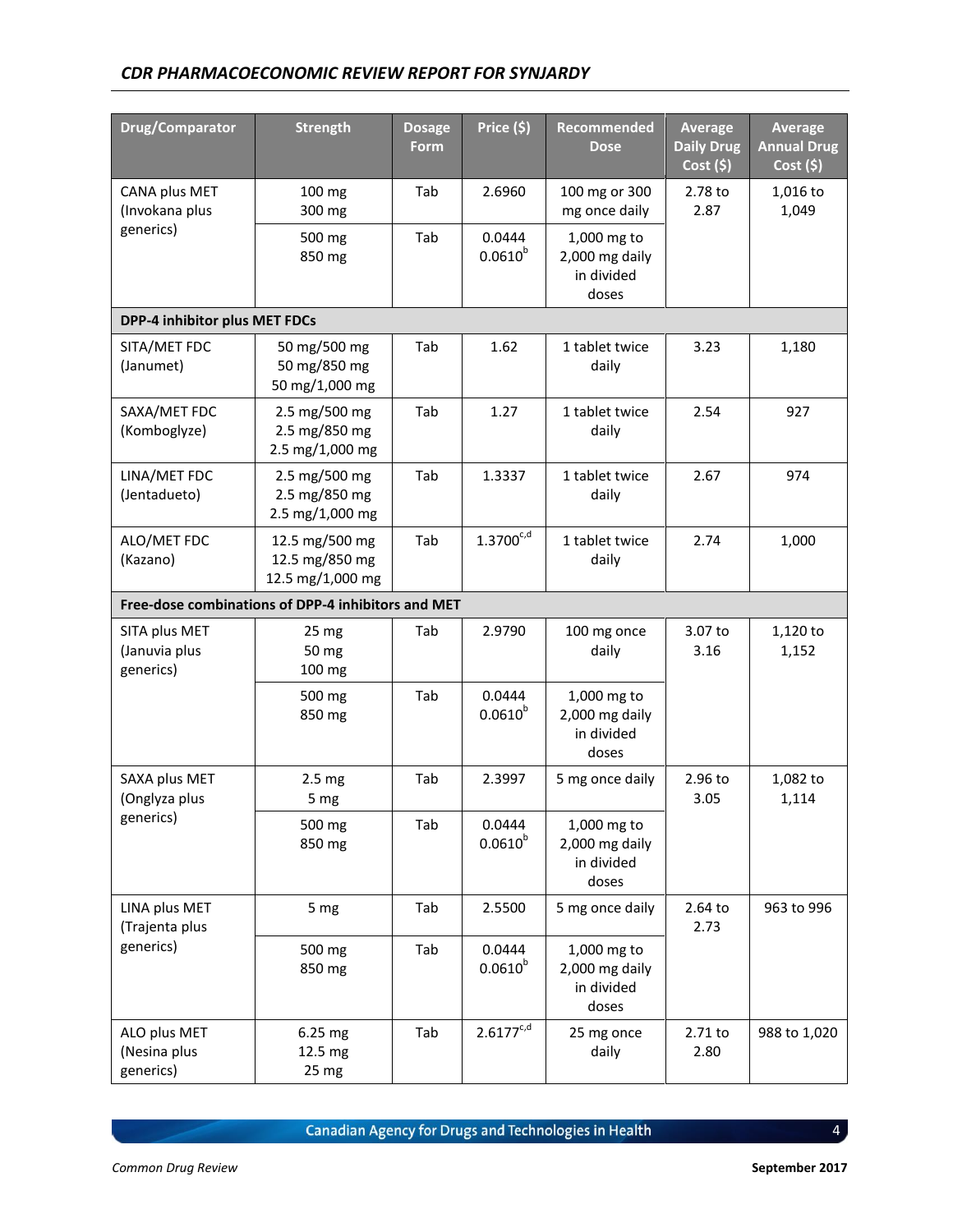| Drug/Comparator | <b>Strength</b>  | <b>Dosage</b><br><b>Form</b> | Price (\$)               | Recommended<br><b>Dose</b>                           | Average<br><b>Daily Drug</b><br>Cost(5) | Average<br><b>Annual Drug</b><br>Cost(5) |
|-----------------|------------------|------------------------------|--------------------------|------------------------------------------------------|-----------------------------------------|------------------------------------------|
|                 | 500 mg<br>850 mg | Tab                          | 0.0444<br>$0.0610^{c,d}$ | 1,000 mg to<br>2,000 mg daily<br>in divided<br>doses |                                         |                                          |

ALO = alogliptin; CANA = canagliflozin; DAPA = dapagliflozin; DPP-4 = dipeptidyl peptidase-4; EMPA = empagliflozin; FDC = fixeddose combination; LINA = linagliptin; MET = metformin; SAXA = saxagliptin; SGLT2 = sodium-glucose cotransporter-2; SITA = sitagliptin; Tab = tablet.

<sup>a</sup> Manufacturer's submitted price.

<sup>b</sup> Saskatchewan Formulary (July 2016).

 $\textdegree$  Delta PA, manufacturer's list price, accessed July 2016.

<sup>d</sup> Kazano is listed on the Régie de l'assurance maladie du Québec List of Medications at \$1.1450 per tablet, while Nesina is listed at \$2.1000 per tablet.

Source: Ontario Drug Benefit Formulary list prices (July 2016) unless otherwise indicated.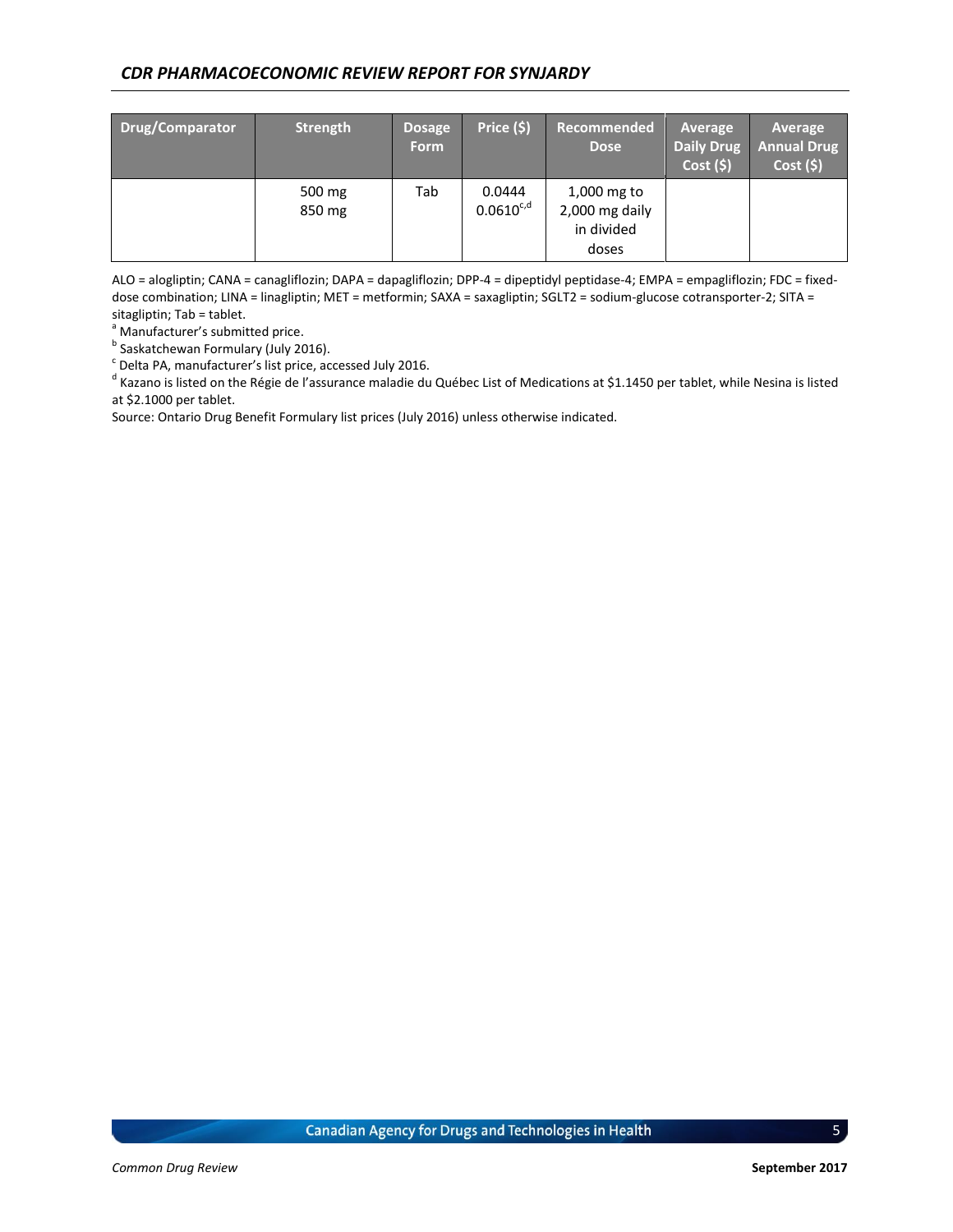# <span id="page-9-0"></span>**APPENDIX 1: REVIEWER WORKSHEETS**

| <b>Drug Product</b>                | EMPA/MET FDC (Synjardy)                                                                                                                                                                                                                                                                                                                                                                                                                                                                                                          |
|------------------------------------|----------------------------------------------------------------------------------------------------------------------------------------------------------------------------------------------------------------------------------------------------------------------------------------------------------------------------------------------------------------------------------------------------------------------------------------------------------------------------------------------------------------------------------|
| <b>Treatment</b>                   | <b>EMPA/MET FDC</b>                                                                                                                                                                                                                                                                                                                                                                                                                                                                                                              |
| Comparator(s)                      | EMPA plus MET as individual components<br>DAPA/MET FDC<br>CANA/MET FDC<br>DAPA plus MET as individual components<br>CANA plus MET as individual components<br>SITA/MET FDC<br>SAXA/MET FDC<br>LINA/MET FDC<br>ALO/MET FDC<br>DPP-4 inhibitors plus MET as individual components                                                                                                                                                                                                                                                  |
| <b>Study Question</b>              | What is the cost of EMPA/MET FDC relative to the free-dose combination of<br>its individual components, EMPA and MET, in patients with T2DM?                                                                                                                                                                                                                                                                                                                                                                                     |
| <b>Type of Economic Evaluation</b> | Cost-minimization analysis                                                                                                                                                                                                                                                                                                                                                                                                                                                                                                       |
| <b>Target Population</b>           | Adults with T2DM                                                                                                                                                                                                                                                                                                                                                                                                                                                                                                                 |
| <b>Perspective</b>                 | Canadian public payer                                                                                                                                                                                                                                                                                                                                                                                                                                                                                                            |
| <b>Outcome(s) Considered</b>       | Drug costs                                                                                                                                                                                                                                                                                                                                                                                                                                                                                                                       |
| <b>Key Data Sources</b>            |                                                                                                                                                                                                                                                                                                                                                                                                                                                                                                                                  |
| Cost                               | ODB Formulary, including standard markup and dispensing fees, IMS Brogan<br>Delta PA, manufacturer's submitted price                                                                                                                                                                                                                                                                                                                                                                                                             |
| <b>Clinical Efficacy</b>           | Bioequivalence studies 1276.5, 1276.6, 1276.7, and 1276.8 comparing FDC                                                                                                                                                                                                                                                                                                                                                                                                                                                          |
| <b>Harms</b>                       | with co-administration of EMPA and MET as individual tablets                                                                                                                                                                                                                                                                                                                                                                                                                                                                     |
| <b>Time Horizon</b>                | One year                                                                                                                                                                                                                                                                                                                                                                                                                                                                                                                         |
| <b>Results for Base Case</b>       | When an 8% markup and an \$8.83 dispensing fee per product every 30 days<br>were included, the manufacturer concluded that EMPA FDC would save<br>between \$109 and \$145 per patient per year, depending on the dose of<br>MET.<br>When compared with other FDCs of SGLT2 or DPP-4 inhibitors plus MET, and<br>including markup and dispensing fees, the use of EMPA/MET FDC resulted in<br>incremental savings of as much as \$209 and an incremental cost of up to<br>\$63 per patient per year, depending on the comparator. |

#### **TABLE 2: SUMMARY OF MANUFACTURER'S SUBMISSION**

ALO = alogliptin; CANA = canagliflozin; DAPA = dapagliflozin; DPP-4 = dipeptidyl peptidase-4; EMPA = empagliflozin; FDC = fixeddose combination; LINA = linagliptin; MET = metformin; ODB = Ontario Drug Benefit; SAXA = saxagliptin; SGLT2 = sodiumglucose cotransporter-2; SITA = sitagliptin; T2DM = type 2 diabetes mellitus.

## **Manufacturer's results**

The manufacturer presented the annual cost of empagliflozin (EMPA)/metformin (MET) fixed-dose combination (FDC) relative to that of its individual components as the primary analysis, relative to that of other sodium-glucose cotransporter-2 (SGLT2) inhibitor/MET FDCs and free-dose combinations as a secondary analysis, and relative to that of dipeptidyl peptidase-4 (DPP-4) inhibitor/MET FDCs and freedose combinations as a tertiary analysis. CADTH Common Drug Review (CDR) reviewers regarded these

**Canadian Agency for Drugs and Technologies in Health**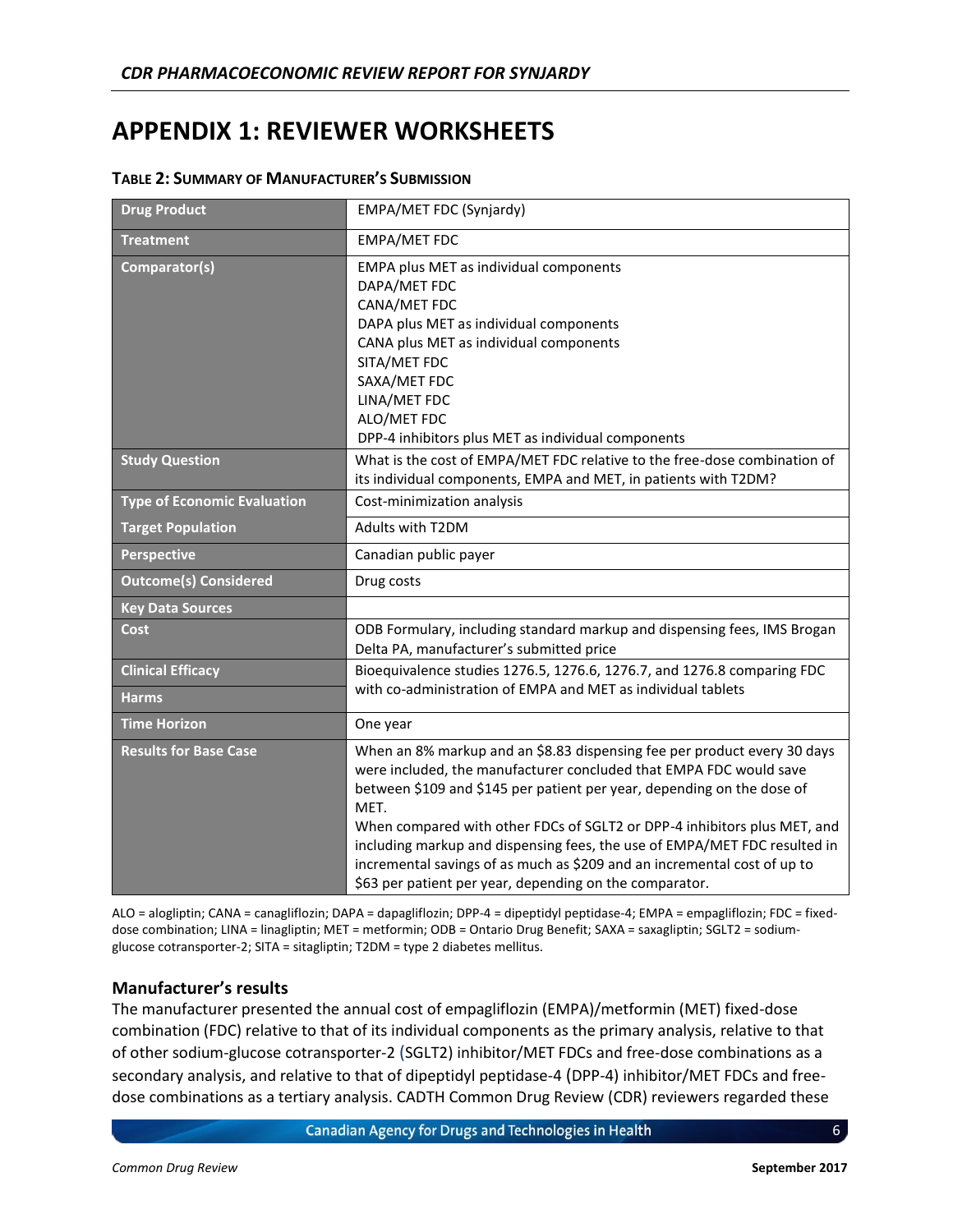comparators as appropriate when considering the manufacturer's reimbursement request to replace individually dosed MET and EMPA in patients already stabilized on the individual components.

The manufacturer reported that the annual cost of EMPA/MET FDC, including an 8% markup and an \$8.83 dispensing fee every 30 days per prescription, is \$1,172 per patient, which is \$110 to \$145 less than that of individually dosed EMPA and MET (\$1,282 to \$1,317 per patient per year). EMPA/MET FDC is also less expensive than other free-dose combinations of an SGLT2 inhibitor and MET (\$1,307 to \$1,330 per patient per year), but \$32 more expensive than dapagliflozin (DAPA)/MET FDC (\$1,140 per patient per year). Canagliflozin (CANA)/MET FDC had been approved in Canada but was not yet marketed at the time of the manufacturer's analysis; thus, a public price was not yet available for comparison.<sup>7</sup> When compared with combinations of DPP-4 inhibitors plus MET, EMPA/MET FDC is more expensive than saxagliptin (SAXA)/MET FDC and linagliptin (LINA)/MET FDC, but less expensive than sitagliptin (SITA)/MET FDC, alogliptin (ALO)/MET FDC, and all free-dose combinations of a DPP-4 and MET [\(Table 3\)](#page-10-0).

# <span id="page-10-0"></span>TABLE 3: MANUFACTURER'S BASE-CASE RESULTS FOR EMPAGLIFLOZIN/METFORMIN FIXED-DOSE COMBINATION VERSUS OTHER COMBINATIONS OF SODIUM-GLUCOSE COTRANSPORTER-2 OR DIPEPTIDYL PEPTIDASE-4 INHIBITORS **PLUS METFORMIN**

| <b>Comparator</b>                                | <b>Strength</b>                                                                                     | <b>Daily</b><br><b>Individual</b><br>Cost(5) | <b>Daily</b><br><b>Drug</b><br><b>Cost</b><br>(5) | <b>Annual</b><br><b>Drug</b><br><b>Cost</b><br>(5) | <b>Annual Drug</b><br>Cost (MU +<br>DF, \$) | <b>Incremental Cost</b><br>(Savings)<br><b>EMPA/MET FDC</b><br>(5) |
|--------------------------------------------------|-----------------------------------------------------------------------------------------------------|----------------------------------------------|---------------------------------------------------|----------------------------------------------------|---------------------------------------------|--------------------------------------------------------------------|
| <b>EMPA/MET FDC</b><br>(Synjardy)                | 5 mg/500 mg<br>5 mg/850 mg<br>5 mg/1,000 mg<br>12.5 mg/500 mg<br>12.5 mg/500 mg<br>12.5 mg/1,000 mg | 1.35 <sup>a</sup>                            | 2.70                                              | 986                                                | 1,172                                       | <b>NA</b>                                                          |
|                                                  | Primary comparator - individual component                                                           |                                              |                                                   |                                                    |                                             |                                                                    |
| <b>EMPA plus MET</b><br>free-dose<br>combination | 10 mg EMPA<br>1,000 mg MET                                                                          | 2.62<br>0.09                                 | 2.71                                              | 988                                                | 1,282                                       | (110)                                                              |
|                                                  | 10 mg EMPA<br>1,700 mg MET                                                                          | 2.62<br>0.12                                 | 2.74                                              | 1,000                                              | 1,295                                       | (123)                                                              |
|                                                  | 10 mg EMPA<br>2,000 mg MET                                                                          | 2.62<br>0.18                                 | 2.80                                              | 1,020                                              | 1,317                                       | (145)                                                              |
|                                                  | 25 mg EMPA<br>1,000 mg MET                                                                          | 2.62<br>0.09                                 | 2.71                                              | 988                                                | 1,282                                       | (110)                                                              |
|                                                  | 25 mg EMPA<br>1,750 mg MET                                                                          | 2.62<br>0.12                                 | 2.74                                              | 1,000                                              | 1,295                                       | (123)                                                              |
|                                                  | 25 mg EMPA<br>2,000 mg MET                                                                          | 2.62<br>0.18                                 | 2.80                                              | 1,020                                              | 1,317                                       | (145)                                                              |
|                                                  | Secondary comparators - other SGLT2/MET FDC and free-dose combinations                              |                                              |                                                   |                                                    |                                             |                                                                    |
| DAPA/MET FDC<br>(Xigduo)                         | 5 mg/850 mg<br>5 mg/1,000 mg                                                                        | 1.31 <sup>b</sup>                            | 2.62                                              | 956                                                | 1,140                                       | 32                                                                 |
| CANA/MET FDC                                     | 50 mg/500 mg                                                                                        | NA <sup>c</sup>                              | $NA^c$                                            | NA <sup>c</sup>                                    | $NA^c$                                      | $\mathsf{NA}^\mathsf{c}$                                           |

Canadian Agency for Drugs and Technologies in Health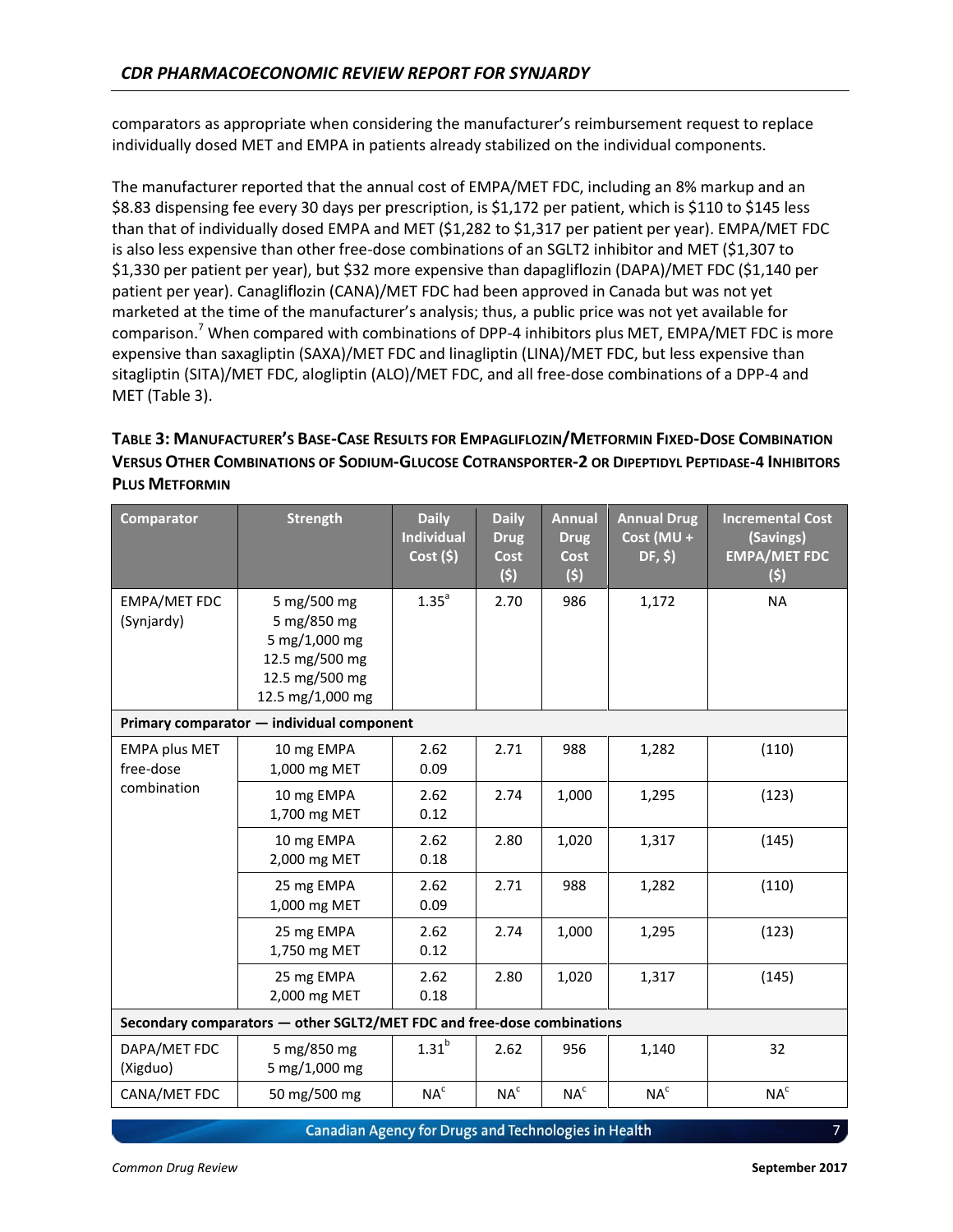| <b>Comparator</b>            | <b>Strength</b>                                                                                                            | <b>Daily</b><br><b>Individual</b><br>Cost(5)                                 | <b>Daily</b><br><b>Drug</b><br>Cost<br>(5) | <b>Annual</b><br><b>Drug</b><br>Cost<br>(5) | <b>Annual Drug</b><br>Cost (MU +<br>DF, \$) | <b>Incremental Cost</b><br>(Savings)<br><b>EMPA/MET FDC</b><br>(5) |
|------------------------------|----------------------------------------------------------------------------------------------------------------------------|------------------------------------------------------------------------------|--------------------------------------------|---------------------------------------------|---------------------------------------------|--------------------------------------------------------------------|
| (Invokamet)                  | 50 mg/1,000 mg<br>150 mg/500 mg<br>150 mg/1,000 mg                                                                         |                                                                              |                                            |                                             |                                             |                                                                    |
| DAPA (Forxiga)<br>plus MET   | $10$ mg + 1,700 mg<br>10 mg + 2,000 mg                                                                                     | $2.74^{b}$<br>2.80                                                           | 2.77 <sup>d</sup>                          | 1,011                                       | 1,307                                       | (135)                                                              |
| CANA (Invokana)<br>plus MET  | 100 mg + 1,000 mg<br>100 mg + 2,000 mg<br>300 mg + $1,000$ mg<br>300 mg + 2,000 mg                                         | $2.70 +$<br>0.09<br>$2.70 +$<br>0.18<br>$2.70 +$<br>0.09<br>$2.70 +$<br>0.18 | $$2.83^d$                                  | \$1,033                                     | 1,330                                       | (158)                                                              |
|                              | Tertiary comparators - DPP-4 inhibitors/MET FDC and free-dose combinations                                                 |                                                                              |                                            |                                             |                                             |                                                                    |
| SITA/MET FDC<br>(Janumet)    | 50 mg/500 mg<br>50 mg/850 mg<br>50 mg/1,000mg                                                                              | 1.62                                                                         | 3.23                                       | 1,180                                       | 1,381                                       | (210)                                                              |
| SAXA/MET FDC<br>(Komboglyze) | 2.5 mg/500 mg<br>2.5 mg/850 mg<br>2.5 mg/1,000 mg                                                                          | 1.27                                                                         | 2.54                                       | 927                                         | 1,109                                       | 63                                                                 |
| LINA/MET FDC<br>(Jentadueto) | 2.5 mg/500 mg<br>2.5 mg/850 mg<br>2.5 mg/1,000 mg                                                                          | 1.3337                                                                       | 2.67                                       | 974                                         | 1,159                                       | 13                                                                 |
| ALO/MET FDC<br>(Kazano)      | 12.5 mg/500 mg<br>12.5 mg/850 mg<br>12.5 mg/1,000 mg                                                                       | $1.3700^{\rm b}$                                                             | 2.74                                       | 1,000                                       | 1,188                                       | (16)                                                               |
| SITA (Januvia)<br>plus MET   | $100$ mg + $1,000$ mg<br>$100$ mg + 1,700 mg<br>100 mg + 2,000 mg                                                          | $2.98 +$<br>0.09<br>$2.98 +$<br>0.12<br>$2.98 +$<br>0.18                     | 3.11 <sup>d</sup>                          | 1,120                                       | 1,424                                       | (252)                                                              |
| SAXA (Onglyza)<br>plus MET   | $5 mg + 1,000 mg$<br>$5$ mg + 1,700 mg<br>$5 mg + 2,000 mg$                                                                | $2.88 +$<br>0.09<br>$2.88 +$<br>0.12<br>$2.88 +$<br>0.18                     | 3.00 <sup>d</sup>                          | 1,097                                       | 1,399                                       | (228)                                                              |
| LINA (Trajenta)<br>plus MET  | $5 mg + 1,000 mg$<br>$5$ mg + 1,700 mg<br>$5 mg + 2,000 mg$<br><b>Canadian Agency for Drugs and Technologies in Health</b> | $2.55 +$<br>0.09<br>$2.55 +$<br>0.12<br>$2.55 +$<br>0.18                     | 2.68 <sup>d</sup>                          | 978                                         | 1,271                                       | (99)<br>8 <sub>1</sub>                                             |

Canadian Agency for Drugs and Technologies in Health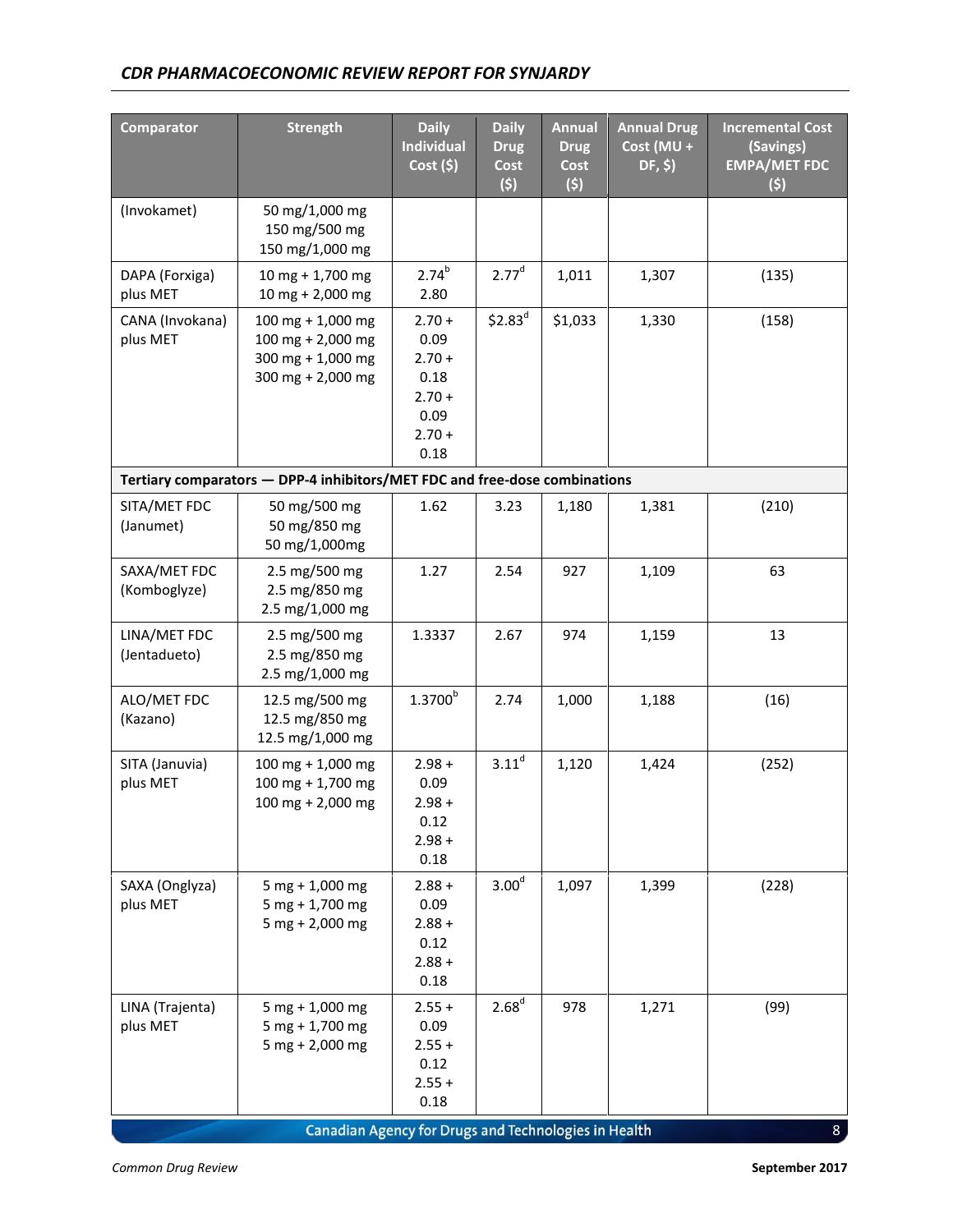| Comparator               | <b>Strength</b>                                                                                | <b>Daily</b><br><b>Individual</b><br>Cost(5)                       | <b>Daily</b><br><b>Drug</b><br>Cost<br>(5) | <b>Annual</b><br><b>Drug</b><br>Cost<br>(5) | <b>Annual Drug</b><br>$Cost (MU +$<br>DF, \$) | <b>Incremental Cost</b><br>(Savings)<br><b>EMPA/MET FDC</b><br>(5) |
|--------------------------|------------------------------------------------------------------------------------------------|--------------------------------------------------------------------|--------------------------------------------|---------------------------------------------|-----------------------------------------------|--------------------------------------------------------------------|
| ALO (Nesina)<br>plus MET | $25 \text{ mg} + 1,000 \text{ mg}$<br>$25$ mg + 1,700 mg<br>$25 \text{ mg} + 2,000 \text{ mg}$ | $2.62^{b}$ +<br>0.09<br>$2.62^{b}$ +<br>0.12<br>$2.62^b$ +<br>0.18 | 2.75 <sup>d</sup>                          | 1,003                                       | 1,298                                         | (126)                                                              |

ALO = alogliptin; CANA = canagliflozin; DAPA = dapagliflozin; DF = dispensing fee; DPP-4 = dipeptidyl peptidase-4; EMPA = empagliflozin; FDC = fixed-dose combination; LINA = linagliptin; MET = metformin; MU = markup; NA = not applicable; SAXA = saxagliptin; SGLT2 = sodium-glucose cotransporter-2; SITA = sitagliptin.

<sup>a</sup> Manufacturer's submitted price.

<sup>b</sup> Delta PA, manufacturer's list price, accessed July 2016.

 $\textdegree$  A price for CANA/MET FDC was not available at the time of the manufacturer's analysis.

<sup>d</sup> Manufacturer summarized to an average cost using the sum the costs of the included dose combinations divided by the number of combinations.

Source: Adapted from Tables 3 and 4 of manufacturer's pharmacoeconomic (PE) submission. Prices are from Ontario Drug Benefit Formulary (April 2016). Unless otherwise indicated, MET 850 mg tablet is the Saskatchewan Formulary list price (April 2016). Analysis assumed DF of \$8.83 applied every 30 days, and MU of 8%.

The manufacturer conducted a series of one-way sensitivity analyses that increased the number of days per claim from 30 to 90, decreased the patient compliance rate from 100% to 80%, or removed dispensing fees and markups. Increasing the days per claim or eliminating markups and dispensing fees reduced the incremental savings associated with EMPA/MET versus all free-dose combinations. These results are summarized i[n Table 4.](#page-12-0)

#### <span id="page-12-0"></span>**TABLE 4: MANUFACTURER'S SENSITIVITY ANALYSES**

| <b>Scenario</b>                                                                                                | <b>EMPA/MET FDC</b><br>Annual Drug Cost (\$) | <b>Comparator Annual Drug</b><br>Cost(5)                                | <b>Incremental Range in Cost</b><br>(Savings) with EMPA/MET (\$)  |
|----------------------------------------------------------------------------------------------------------------|----------------------------------------------|-------------------------------------------------------------------------|-------------------------------------------------------------------|
| Base case<br>• 30 days per claim<br>• 100% compliance<br>• 8% markup and<br>\$8.83 dispensing fees<br>included | 1,172                                        | Primary: 1,298<br>Secondary: 1,140 to 1,330<br>Tertiary: 1,109 to 1,440 | Primary: (126)<br>Secondary: (158) to 32<br>Tertiary: (268) to 63 |
| 90 days per claim                                                                                              | 1,100                                        | Primary: 1,155<br>Secondary: 1,069 to 1,187<br>Tertiary: 1,037 to 1,310 | Primary: (54)<br>Secondary: (87) to 32<br>Tertiary: (210) to 63   |
| 80% compliance                                                                                                 | 959                                          | Primary: 1,081<br>Secondary: 934 to 1,107<br>Tertiary: 908 to 1,162     | Primary: (122)<br>Secondary: (148) to 25<br>Tertiary: (236) to 50 |
| Markup and dispensing<br>fees excluded                                                                         | 986                                          | Primary: 1,003<br>Secondary: 956 to 1,033<br>Tertiary: 927 to 1,180     | Primary: (17)<br>Secondary: (47) to 29<br>Tertiary: (194) to 58   |

EMPA = empagliflozin; FDC = fixed-dose combination; MET = metformin.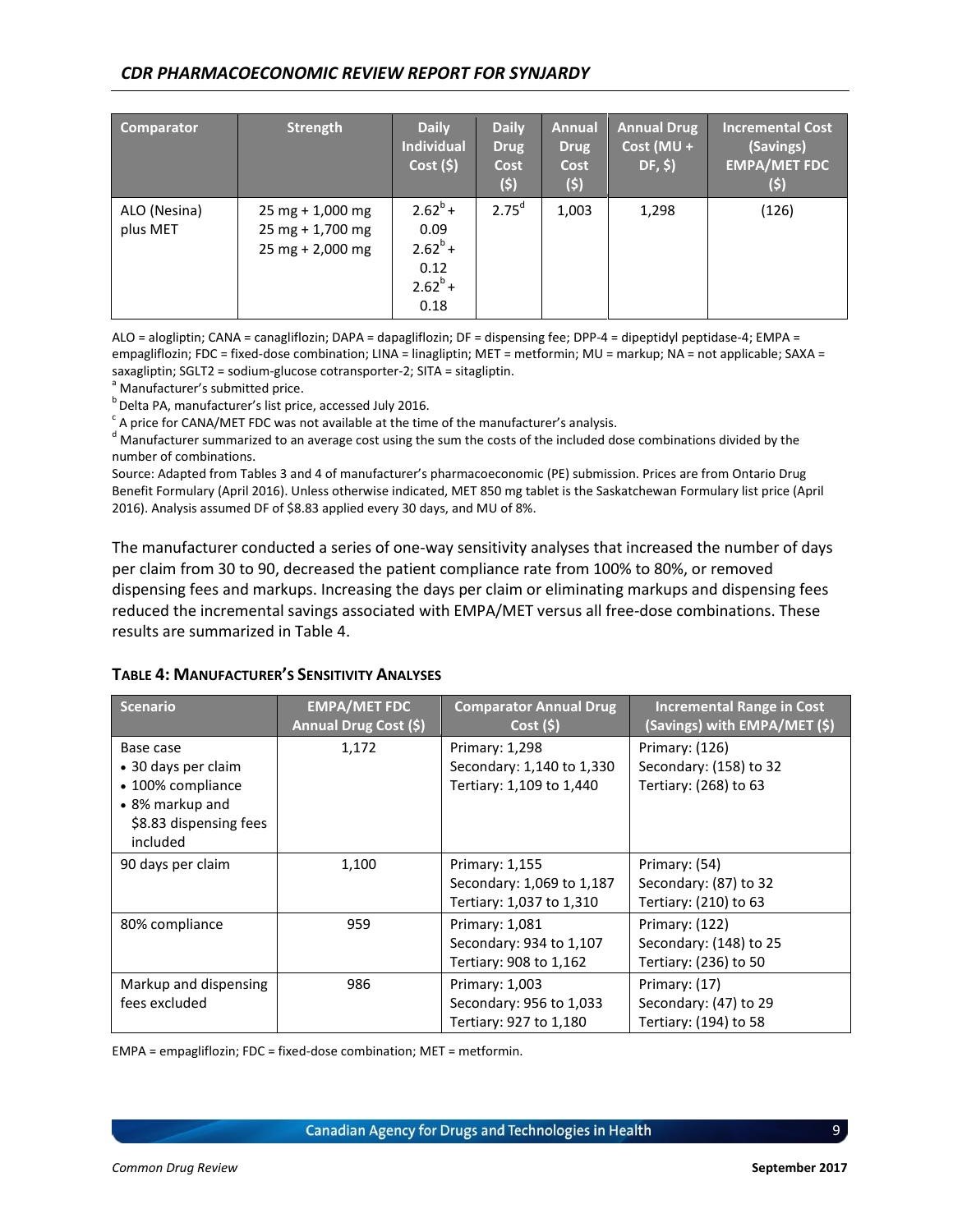#### **CADTH Common Drug Review results**

The manufacturer included an average annual cost estimate for each free-dose comparator (e.g., individual DAPA plus MET, individual SITA plus MET), which was the sum of the cost of each dose combination deemed appropriate by the manufacturer and divided by the number of included combinations. This method in effect assumes a uniform patient distribution across included dose combinations, which is unlikely to reflect actual practice. Additionally, the omission of some comparator dosing options (see below) affects this average in some cases. In the absence of data to inform utilization distribution across doses, CDR reanalyses report a range of annual and incremental costs for each comparator combination rather than a single estimate [\(Table 5\)](#page-14-0).

The manufacturer's analysis did not include the 50 mg/850 mg and 150 mg/850 mg doses of CANA/MET FDC (Invokamet), and this dose combination was also left out of the CANA plus MET free-dose combination. Since the manufacturer conducted its analysis, a wholesale price of \$1.5338 per tablet has become available for CANA/MET FDC (Delta PA, wholesale price, accessed July 2016) and is included in CDR's reanalyses ([Table 5\)](#page-14-0).

The manufacturer also included only free-dose combinations with an FDC product containing equivalent doses, rather than all dose combinations within the recommended dose range of the products in question. For example, while DAPA/MET FDC is available only as 5 mg DAPA with 850 mg or 1,000 mg of MET twice daily, the recommended dosing of DAPA as an individual product is 5 mg or 10 mg once daily. This fails to consider that flexibility is an advantage of free-dose combinations when the comparable FDC product has more limited dose options. CDR reanalyses therefore include the 1,000 mg, 1,700 mg, and 2,000 mg daily doses of MET and include all product monograph–recommended daily doses of the DPP-4 inhibitor or SGLT2 inhibitor in question for all free-dose combinations, regardless of whether these doses are available as part of an FDC product [\(Table 5\)](#page-14-0).

According to CDR's reanalysis of drug costs alone (without dispensing fees or markup), the annual cost of EMPA/MET FDC (\$986 per patient) was \$2 to \$35 less than that of free-dose combinations of EMPA plus MET (\$988 to \$1,020 per patient, depending on the dose of MET). EMPA/MET FDC was also less expensive than CANA/MET FDC (12% less), free-dose combinations of DAPA or CANA plus MET (2% to 6% less), as well as SITA/MET (16% less), and ALO/MET FDC products (1% less), as well as all DPP-4 inhibitor plus MET free-dose combinations (0% to 14% less), with the exception of 5 mg LINA plus 1,000 mg MET daily (2% more). It was more expensive than DAPA/MET (3% more), SAXA/MET (6% more), and LINA/MET (1% more) FDC products. See [Table 5](#page-14-0) for more detail.

EMPA/MET FDC would also save a dispensing fee per claim over its individual components. The manufacturer assumed a 30-day supply per claim in its base case. However, a larger days' supply is likely appropriate for many patients on stable doses of antidiabetes medications, given the chronic nature of the condition. CDR reviewers therefore recalculated the incremental costs or savings of EMPA/MET FDC versus the various comparators assuming a dispensing fee every 100 days with an 8% markup; EMPA/MET FDC is \$35 to \$70 (3% to 6%) less expensive per patient per year than the Ontario Drug Benefit (ODB) Formulary list prices of its individual components, depending on the dose of MET used.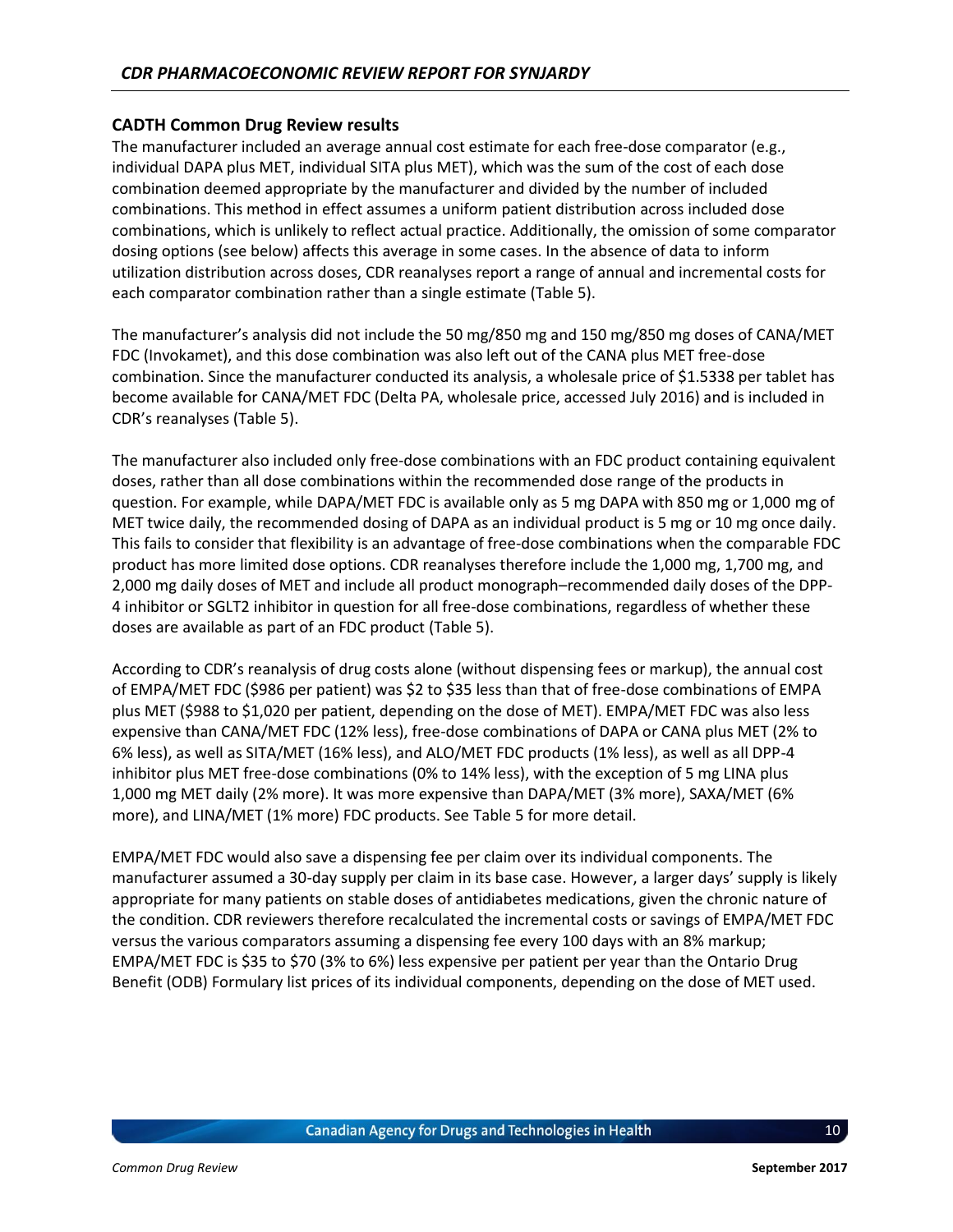# TABLE 5: CADTH COMMON DRUG REVIEW'S REANALYSIS FOR EMPAGLIFLOZIN/METFORMIN FIXED-DOSE COMBINATION VERSUS OTHER COMBINATIONS OF **SGLT2 OR DPP-4 INHIBITORS PLUS METFORMIN**

<span id="page-14-0"></span>

| <b>Comparator</b>                                                      | <b>Strength</b>                                                                                                               | <b>Daily</b><br><b>Individual</b><br>Cost(5) | <b>Daily Drug</b><br>$Cost($ \$) | <b>Annual Drug</b><br>Cost(5) | <b>Incremental Cost</b><br>(Savings) with<br><b>EMPA/MET FDC (\$)</b> | <b>Annual Drug</b><br>Cost (MU + DF,<br>\$) | <b>Incremental Cost</b><br>(Savings) with<br><b>EMPA/MET FDC (MU</b><br>$+DF, $)$ |
|------------------------------------------------------------------------|-------------------------------------------------------------------------------------------------------------------------------|----------------------------------------------|----------------------------------|-------------------------------|-----------------------------------------------------------------------|---------------------------------------------|-----------------------------------------------------------------------------------|
| EMPA/MET FDC<br>(Synjardy)                                             | 5 mg/500 mg<br>5 mg/850 mg<br>5 mg/1,000 mg<br>12.5 mg/500 mg<br>12.5 mg/500 mg<br>12.5 mg/1,000 mg                           | 1.35 <sup>a</sup>                            | 2.70                             | 986                           | <b>NA</b>                                                             | 1,097                                       | <b>NA</b>                                                                         |
| Primary comparator - individual components                             |                                                                                                                               |                                              |                                  |                               |                                                                       |                                             |                                                                                   |
| EMPA plus MET free-<br>dose combination                                | 10 mg EMPA<br>1,000 mg MET                                                                                                    | 2.62<br>0.09                                 | 2.71                             | 988                           | (2)                                                                   | 1,131                                       | (35)                                                                              |
|                                                                        | 10 mg EMPA<br>1,700 mg MET                                                                                                    | 2.62<br>0.12                                 | 2.74                             | 1,000                         | (14)                                                                  | 1,144                                       | (48)                                                                              |
|                                                                        | 10 mg EMPA<br>2,000 mg MET                                                                                                    | 2.62<br>0.18                                 | 2.80                             | 1,020                         | (35)                                                                  | 1,166                                       | (70)                                                                              |
|                                                                        | 25 mg EMPA<br>1,000 MET                                                                                                       | 2.62<br>0.09                                 | 2.71                             | 988                           | (2)                                                                   | 1,131                                       | (35)                                                                              |
|                                                                        | 25 mg EMPA<br>1,750 mg MET                                                                                                    | 2.62<br>0.12                                 | 2.74                             | 1,000                         | (14)                                                                  | 1,144                                       | (48)                                                                              |
|                                                                        | 25 mg EMPA<br>2,000 mg MET                                                                                                    | 2.62<br>0.18                                 | 2.80                             | 1,020                         | (35)                                                                  | 1,166                                       | (70)                                                                              |
| Secondary comparators - other SGLT2/MET FDC and free-dose combinations |                                                                                                                               |                                              |                                  |                               |                                                                       |                                             |                                                                                   |
| DAPA/MET FDC<br>(Xigduo)                                               | 5 mg/850 mg<br>5 mg/1,000 mg                                                                                                  | 1.31 <sup>c</sup>                            | 2.62                             | 956                           | 29                                                                    | 1,140                                       | 32                                                                                |
| CANA/MET FDC<br>(Invokamet)                                            | 50 mg/500 mg<br>50 mg/850 mg <sup>b</sup><br>50 mg/1,000 mg<br>150 mg/500 mg<br>150 mg/850 mg <sup>b</sup><br>150 mg/1,000 mg | 1.53 <sup>c</sup>                            | 3.07                             | 1,120                         | (135)                                                                 | 1,241                                       | (145)                                                                             |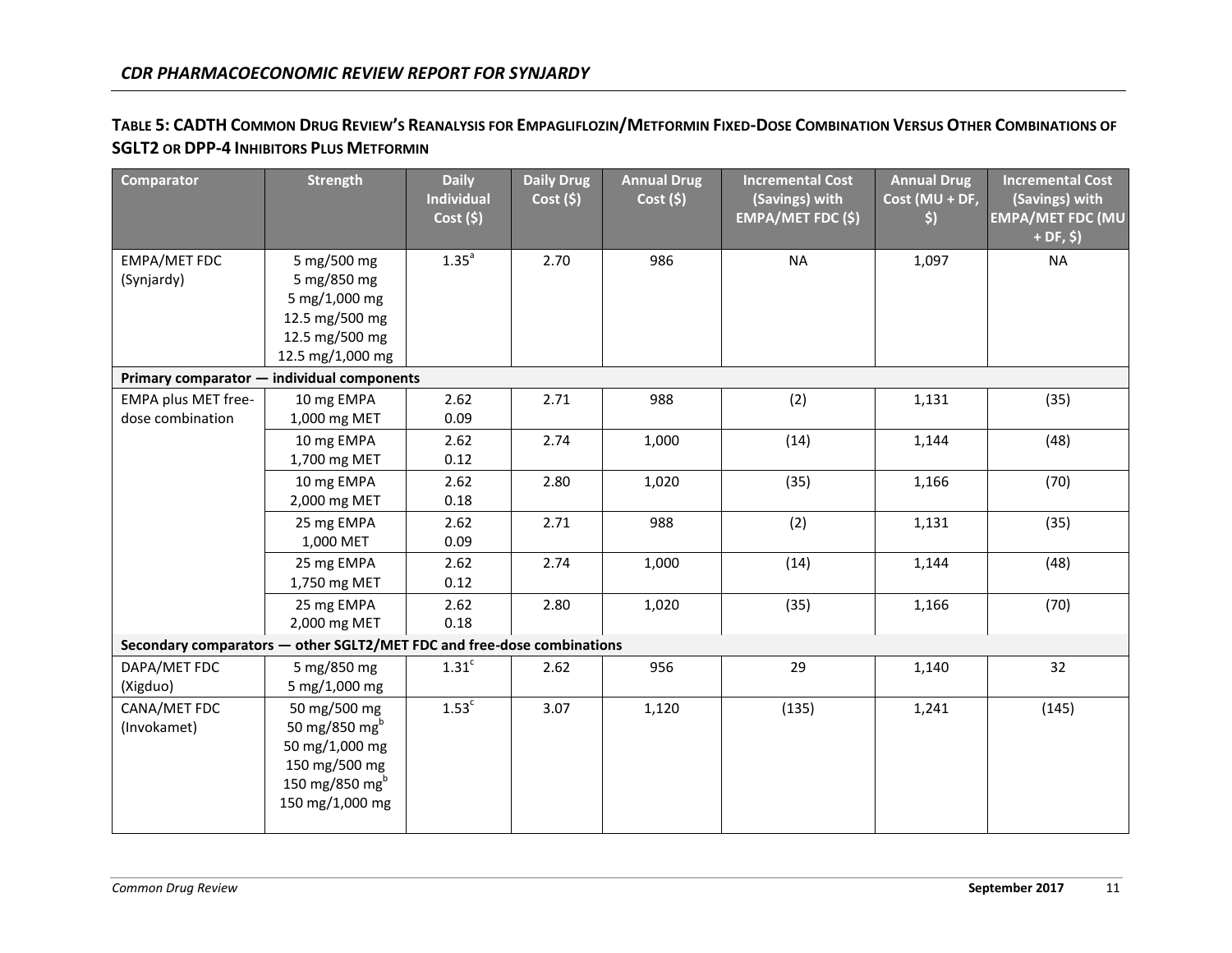| <b>Comparator</b>                                                          | <b>Strength</b>                                                                                                                                                         | <b>Daily</b><br><b>Individual</b><br>Cost(5)                                                                         | <b>Daily Drug</b><br>Cost(5) | <b>Annual Drug</b><br>Cost(5) | <b>Incremental Cost</b><br>(Savings) with<br><b>EMPA/MET FDC (\$)</b> | <b>Annual Drug</b><br>Cost (MU + DF,<br>$\left\langle \mathbf{5}\right\rangle$ | <b>Incremental Cost</b><br>(Savings) with<br><b>EMPA/MET FDC (MU</b><br>$+ DF, $)$ |
|----------------------------------------------------------------------------|-------------------------------------------------------------------------------------------------------------------------------------------------------------------------|----------------------------------------------------------------------------------------------------------------------|------------------------------|-------------------------------|-----------------------------------------------------------------------|--------------------------------------------------------------------------------|------------------------------------------------------------------------------------|
| DAPA (Forxiga) plus<br><b>MET</b>                                          | 5 mg + 1,000 mg <sup>b</sup><br>5 mg + 1,700 mg <sup>b</sup><br>5 mg + 2,000 mg <sup>b</sup><br>10 mg + 1,000 mg <sup>b</sup><br>$10$ mg + 1,700 mg<br>10 mg + 2,000 mg | $2.62^{c,d} + 0.09$<br>$2.62^{c,d} + 0.12$<br>$2.62^{c,d} + 0.18$<br>$2.62 + 0.09$<br>$2.62 + 0.12$<br>$2.62 + 0.18$ | 2.71 to 2.80                 | 989 to 1,021                  | $(3)$ to $(35)$                                                       | 1,132 to 1,167                                                                 | $(35)$ to $(70)$                                                                   |
| CANA (Invokana)<br>plus MET                                                | $100 + 1,000$ mg<br>$100 + 1,700$ mg <sup>b</sup><br>$100 + 2000$ mg<br>$300 + 1,000$ mg<br>$300 + 1,700$ mg <sup>b</sup><br>$300 + 2000$ mg                            | $2.70 + 0.09$<br>$2.70 + 1.12$<br>$2.70 + 0.18$<br>$2.70 + 0.09$<br>$2.70 + 1.12$<br>$2.70 + 0.18$                   | 2.78 to 2.87                 | 1,016 to 1,049                | $(30)$ to $(63)$                                                      | 1,162 to 1,197                                                                 | (65) to (101)                                                                      |
| Tertiary comparators - DPP-4 inhibitors/MET FDC and free-dose combinations |                                                                                                                                                                         |                                                                                                                      |                              |                               |                                                                       |                                                                                |                                                                                    |
| SITA/MET FDC<br>(Janumet)                                                  | 50 mg/500 mg<br>50 mg/850 mg<br>50 mg/1,000 mg                                                                                                                          | 1.62                                                                                                                 | 3.23                         | 1,180                         | (194)                                                                 | 1,306                                                                          | (210)                                                                              |
| SAXA/MET FDC<br>(Komboglyze)                                               | 2.5 mg/500 mg<br>2.5 mg/850 mg<br>2.5 mg/1,000 mg                                                                                                                       | 1.27                                                                                                                 | 2.54                         | 927                           | 58                                                                    | 1,034                                                                          | 63                                                                                 |
| LINA/MET FDC<br>(Jentadueto)                                               | 2.5 mg/500 mg<br>2.5 mg/850 mg<br>2.5 mg/1,000 mg                                                                                                                       | 1.3337                                                                                                               | 2.67                         | 974                           | 12                                                                    | 1,084                                                                          | 13                                                                                 |
| ALO/MET FDC<br>(Kazano)                                                    | 12.5 mg/500 mg<br>12.5 mg/850 mg<br>12.5 mg/1,000 mg                                                                                                                    | $1.3700^{c,d}$                                                                                                       | 2.74                         | 1,000                         | (15)                                                                  | 1,112                                                                          | (16)                                                                               |
| SITA (Januvia) plus<br><b>MET</b>                                          | 100 mg + 1,000 mg<br>100 mg + 1,700 mg<br>100 mg + 2,000 mg                                                                                                             | $2.98 + 0.09$<br>$2.98 + 0.12$<br>$2.98 + 0.18$                                                                      | 3.07 to 3.16                 | 1,120 to 1,152                | $(135)$ to $(167)$                                                    | 1,274 to 1,309                                                                 | $(177)$ to $(212)$                                                                 |
| SAXA (Onglyza) plus<br><b>MET</b>                                          | $5$ mg + 1,000 mg<br>$5 mg + 1,700 mg$<br>$5$ mg + 2,000 mg                                                                                                             | $2.88 + 0.09$<br>$2.88 + 0.12$<br>$2.88 + 0.18$                                                                      | 2.96 to 3.05                 | 1,082 to 1,114                | (96) to (129)                                                         | 1,233 to 1,268                                                                 | $(136)$ to $(171)$                                                                 |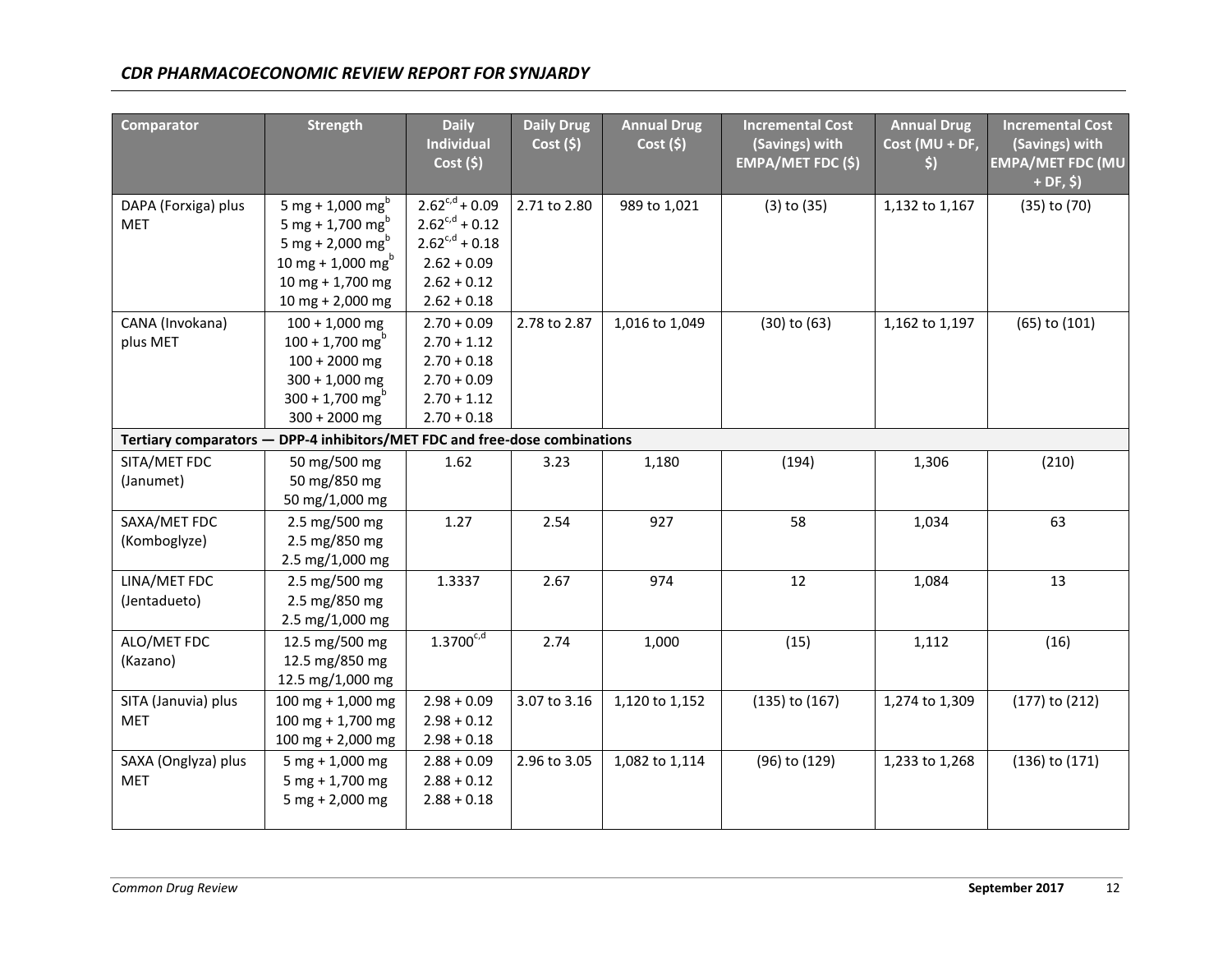| <b>Comparator</b>    | Strength                           | <b>Daily</b><br><b>Individual</b><br>Cost(5) | Daily Drug<br>Cost(5) | <b>Annual Drug</b><br>Cost(5) | <b>Incremental Cost</b><br>(Savings) with<br><b>EMPA/MET FDC (\$)</b> | <b>Annual Drug</b><br>$Cost (MU + DF,$<br>$\left\vert \mathsf{s}\right\rangle$ | <b>Incremental Cost</b><br>(Savings) with<br><b>EMPA/MET FDC (MU</b><br>$+DF, $)$ |
|----------------------|------------------------------------|----------------------------------------------|-----------------------|-------------------------------|-----------------------------------------------------------------------|--------------------------------------------------------------------------------|-----------------------------------------------------------------------------------|
| LINA (Trajenta) plus | 5 mg + $1,000$ mg                  | $2.55 + 0.09$                                | 2.64 to 2.73          | 963 to 996                    | 22 to (10)                                                            | 1,105 to 1,140                                                                 | $(8)$ to $(43)$                                                                   |
| <b>MET</b>           | $5 mg + 1,700 mg$                  | $2.55 + 0.12$                                |                       |                               |                                                                       |                                                                                |                                                                                   |
|                      | 5 mg + 2,000 mg                    | $2.55 + 0.18$                                |                       |                               |                                                                       |                                                                                |                                                                                   |
| ALO (Nesina) plus    | $25$ mg + 1,000 mg                 | $2.62^{c,d} + 0.09$                          | 2.71 to 2.80          | 988 to 1,020                  | $(2)$ to $(35)$                                                       | 1,131 to 1,166                                                                 | $(35)$ to $(70)$                                                                  |
| <b>MET</b>           | $25$ mg + 1,700 mg                 | $2.62^{c,d}$ + 0.12                          |                       |                               |                                                                       |                                                                                |                                                                                   |
|                      | $25 \text{ mg} + 2,000 \text{ mg}$ | $2.62^{c,d} + 0.18$                          |                       |                               |                                                                       |                                                                                |                                                                                   |

ALO = alogliptin; CANA = canagliflozin; DAPA = dapagliflozin; DF = dispensing fee; DPP-4 = dipeptidyl peptidase-4; EMPA = empagliflozin; FDC = fixed-dose combination; LINA = linagliptin; MET = metformin; MU = markup; SAXA = saxagliptin; SGLT2 = sodium-glucose cotransporter-2; SITA = sitagliptin.

<sup>a</sup> Manufacturer's submitted price.

<sup>b</sup> Available combination within the applicable product monograph's recommended dose range but omitted in the manufacturer's analyses.<sup>7-9</sup>

 $\textdegree$  Delta PA, manufacturer's list price, accessed July 2016.

<sup>d</sup> Kazano, Nesina, and Forxiga are reimbursed in Quebec with Régie de l'assurance maladie du Québec (RAMQ) list prices of \$1.1450, \$2.1000, and \$1.4500, respectively.

Source: Prices are from Ontario Drug Benefit Formulary (July 2016) unless otherwise indicated. MET 850 mg tablet is the Saskatchewan Formulary list price (July 2016). Analysis assumed DF of \$8.83 applied every 100 days, and MU of 8%.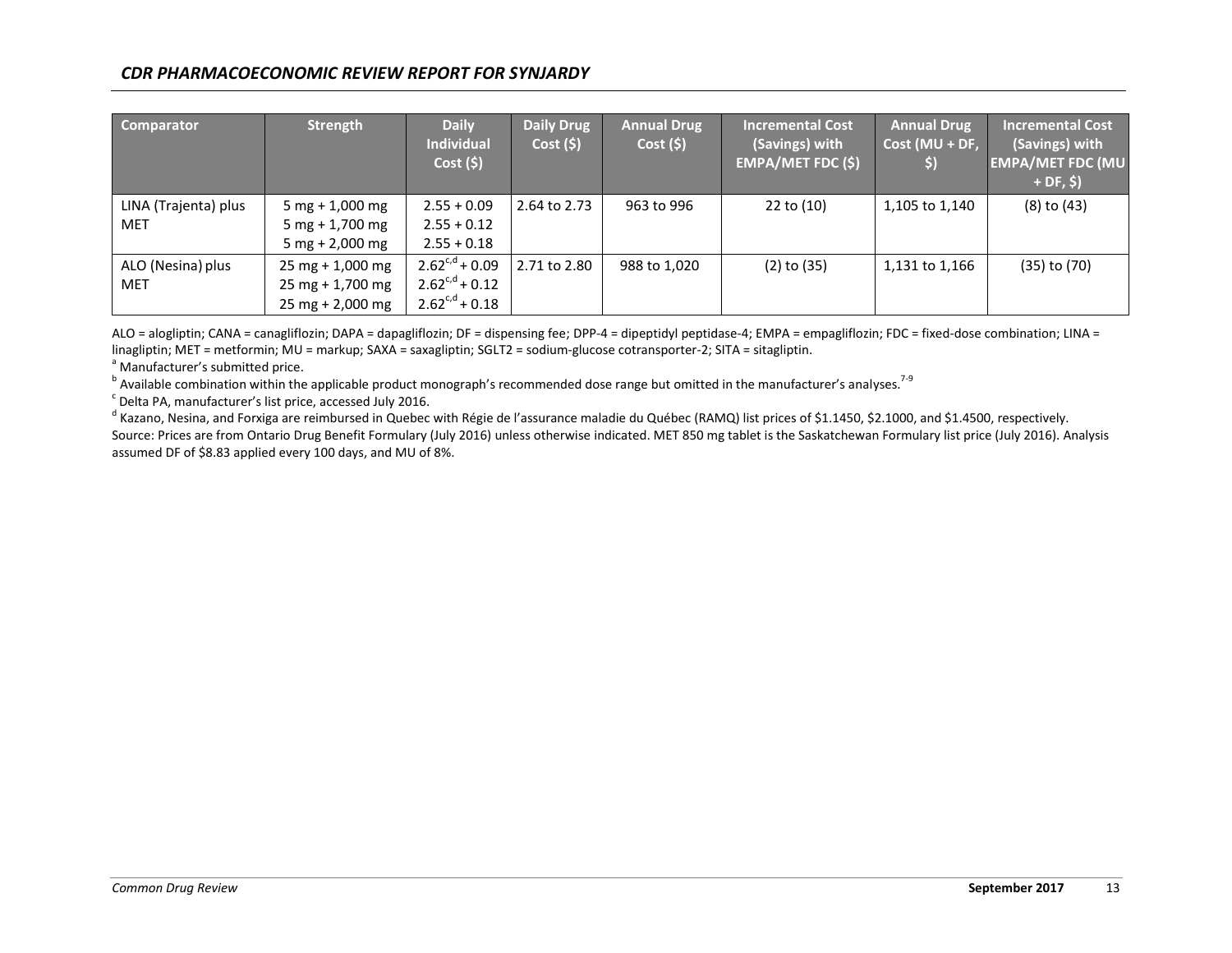# <span id="page-17-0"></span>**APPENDIX 2: COST TABLE OF OTHER COMPARATORS OF POTENTIAL INTEREST**

| Drug/<br><b>Comparator</b>   | <b>Strength</b>                         | <b>Dosage</b><br>Form                        | Price (\$)                          | Recommended<br><b>Dose</b>          | <b>Average</b><br><b>Daily Drug</b><br>$Cost($ \$) | Average<br><b>Annual Drug</b><br>Cost(5) |  |  |
|------------------------------|-----------------------------------------|----------------------------------------------|-------------------------------------|-------------------------------------|----------------------------------------------------|------------------------------------------|--|--|
| SGLT2 inhibitors             |                                         |                                              |                                     |                                     |                                                    |                                          |  |  |
| Empagliflozin<br>(Jardiance) | 10 <sub>mg</sub><br>25 mg               | Tab                                          | 2.6200                              | 10 mg or 25 mg<br>daily             | 2.62                                               | 956                                      |  |  |
| Canagliflozin<br>(Invokana)  | 100 mg<br>300 mg                        | Tab                                          | 2.6960                              | 100 mg or 300<br>mg daily           | 2.70                                               | 986                                      |  |  |
| Dapagliflozin<br>(Forxiga)   | 5 mg<br>10 <sub>mg</sub>                | Tab                                          | $2.6200^a$                          | 5 mg or 10 mg<br>daily              | 2.62                                               | 956                                      |  |  |
| <b>Biguanides</b>            |                                         |                                              |                                     |                                     |                                                    |                                          |  |  |
| Metformin                    | 500 mg<br>850 mg                        | Tab                                          | 0.0444<br>$0.0610^{b}$              | 500 mg three to<br>four times daily | 0.18 to 0.23                                       | 49 to 65                                 |  |  |
| DPP-4 inhibitors             |                                         |                                              |                                     |                                     |                                                    |                                          |  |  |
| Alogliptin<br>(Nesina)       | 6.25 mg<br>12.5 mg<br>25 mg             | Tab                                          | $2.6177^a$                          | 25 mg daily                         | 2.62                                               | 955                                      |  |  |
| Linagliptin<br>(Trajenta)    | 5 mg                                    | Tab                                          | 2.5500                              | 5 mg daily                          | 2.55                                               | 931                                      |  |  |
| Saxagliptin<br>(Onglyza)     | 2.5 <sub>mg</sub><br>5.0 mg             | Tab                                          | 2.3997<br>2.8753                    | 5 mg daily                          | 2.88                                               | 1,049                                    |  |  |
| Sitagliptin<br>(Januvia)     | 25 mg<br>50 mg<br>100 mg                | Tab                                          | 2.9790                              | 100 mg daily                        | 2.98                                               | 1,087                                    |  |  |
| GLP-1 receptor analogue      |                                         |                                              |                                     |                                     |                                                    |                                          |  |  |
| Dulaglutide<br>(Trulicity)   | $0.75$ mg/0.5<br>mL<br>1.5 mg/0.5<br>mL | 4 mL x 0.5<br>mL pre-<br>filled pen          | 191.8000 <sup>a</sup>               | 0.75 mg to 1.5<br>mg once weekly    | 6.85                                               | 2,493                                    |  |  |
| Exenatide<br>(Bydureon)      | 2 <sub>mg</sub>                         | 2 mg pre-<br>filled pen                      | 47.9400 <sup>a</sup>                | 2 mg once<br>weekly                 | 6.85                                               | 2,493                                    |  |  |
| Exenatide<br>(Byetta)        | $1.2$ mL<br>$2.4$ mL                    | 60-dose<br>pre-filled<br>pen (250<br>mcg/mL) | 119.7250 <sup>a</sup>               | 5 mcg to 10 mcg<br>twice daily      | 3.99                                               | 1,457                                    |  |  |
| Liraglutide<br>(Victoza)     | 2 mL x 3 mL<br>3 mL x 3 mL              | Pre-filled<br>pen<br>(6 mg/mL)               | 136.98 <sup>b</sup><br>$205.47^{b}$ | 1.2 mg to 1.8 mg<br>daily           | 4.57 to 6.85                                       | 1,667 to 2,500                           |  |  |

#### TABLE 6: COST COMPARISON TABLE FOR NON-INSULIN ANTIDIABETIC DRUGS NOT INCLUDED IN MAIN ANALYSES

*Sulfonylureas*

**Canadian Agency for Drugs and Technologies in Health**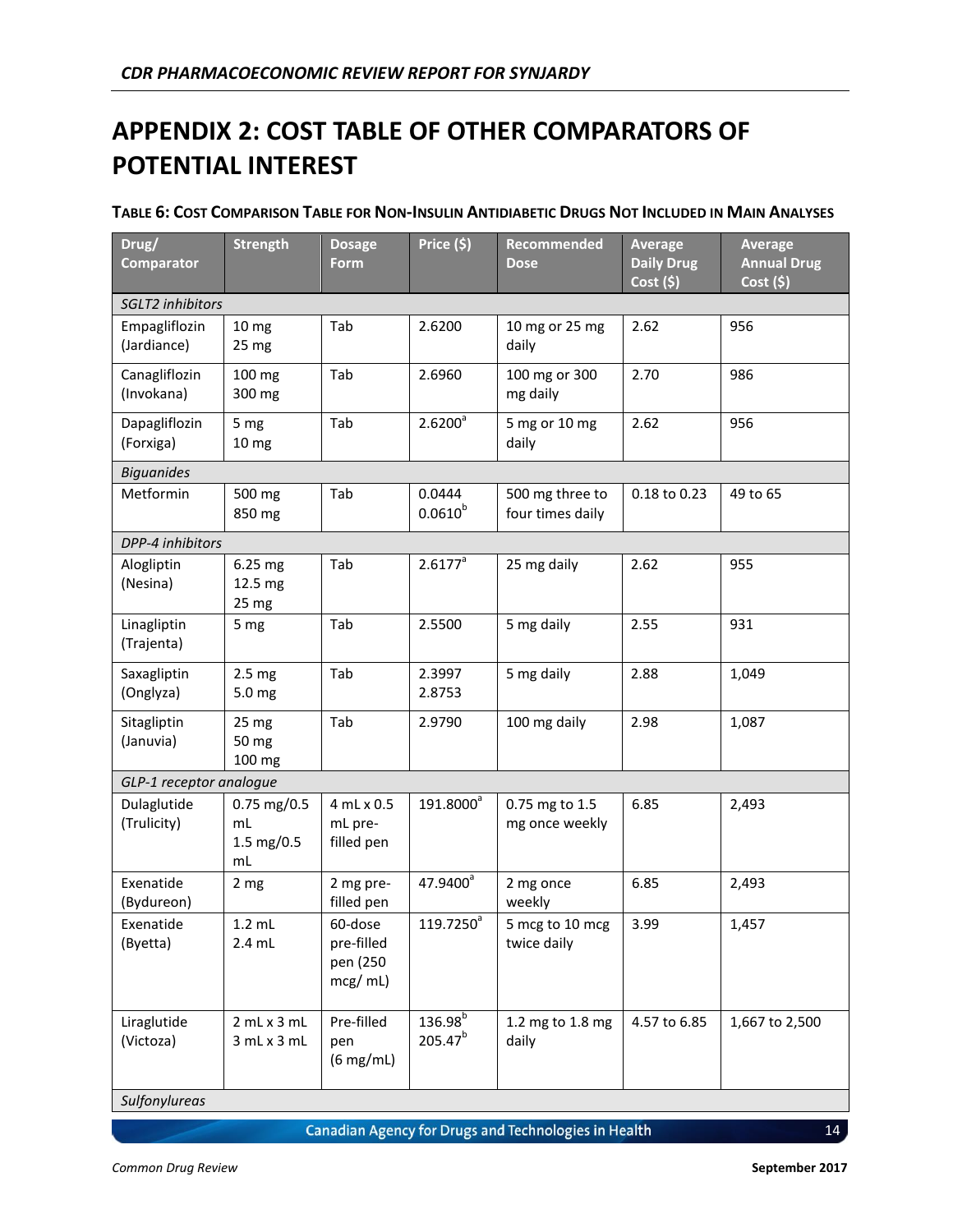| Drug/<br><b>Comparator</b>                     | <b>Strength</b>                                                          | <b>Dosage</b><br>Form | Price (\$)                                                   | <b>Recommended</b><br><b>Dose</b>                                        | Average<br><b>Daily Drug</b><br>Cost(5) | Average<br><b>Annual Drug</b><br>Cost(5) |  |  |
|------------------------------------------------|--------------------------------------------------------------------------|-----------------------|--------------------------------------------------------------|--------------------------------------------------------------------------|-----------------------------------------|------------------------------------------|--|--|
| Gliclazide<br>(generics)                       | 80 mg                                                                    | Tab                   | 0.0931                                                       | 80 mg to 320 mg<br>daily<br>(in divided doses<br>if $> 160$ mg<br>daily) | 0.09 to 0.37                            | 34 to 136                                |  |  |
| Gliclazide<br>long-acting<br>(Diamicron<br>MR) | 30 mg<br>60 mg                                                           | ER tab                | 0.0931<br>0.2150                                             | 30 mg to 120 mg<br>daily                                                 | 0.09 to 0.43                            | 34 to 157                                |  |  |
| Glimepiride<br>(generics)                      | 1 <sub>mg</sub><br>2 <sub>mg</sub><br>4 mg                               | Tab                   | $0.3857^b$                                                   | 1 mg to 4 mg<br>daily                                                    | 0.39                                    | 142                                      |  |  |
| Glyburide<br>(generics)                        | 2.5 <sub>mg</sub><br>5.0 mg                                              | Tab                   | 0.0321<br>0.0574                                             | 2.5 mg to 20 mg<br>daily<br>(in divided doses<br>if $> 10$ mg daily)     | 0.03 to 0.23                            | 12 to 84                                 |  |  |
|                                                | <b>Thiazolidinediones</b>                                                |                       |                                                              |                                                                          |                                         |                                          |  |  |
| Pioglitazone<br>(generics)                     | 15 mg<br>30 mg<br>45 mg                                                  | Tab                   | $0.3800^{b}$<br>$0.5360^{b}$<br>$0.8075^{b}$                 | 15 mg to 45 mg<br>daily                                                  | 0.38 to 0.81                            | 139 to 295                               |  |  |
| Rosiglitazone<br>(Avandia)                     | 2 <sub>mg</sub><br>4 mg<br>8 mg                                          | Tab                   | $1.3755^{b}$<br>$2.1584^{b}$<br>$3.0865^{b}$                 | 4 mg to 8 mg<br>daily                                                    | 2.16 to 3.09                            | 788 to 1,126                             |  |  |
| Rosiglitazone/<br>metformin<br>(Avandamet)     | 2 mg/500<br>mg<br>4 mg/500<br>mg<br>2 mg/1,000<br>mg<br>4 mg/1,000<br>mg | Tab                   | $1.1959^{b}$<br>$1.6424^{b}$<br>$1.3062^{b}$<br>$1.7857^{b}$ | 4 mg/1,000 mg<br>to 8 mg/2,000<br>mg daily in<br>divided doses           | 2.39 to 3.57                            | 873 to 1,304                             |  |  |

DPP-4 = dipeptidyl peptidase-4; GLP-1 = glucagon-like peptide-1; ER = extended release; MR = modified release; SGLT2 = sodium-glucose cotransporter-2; Tab = tablet.

Source: Ontario Drug Benefit Formulary (July2016) prices unless otherwise indicated. a Delta PA, manufacturer's list price, accessed July 2016.

bena Fry manufacture. Encyclopedia b<br>Saskatchewan Drug Formulary (July 2016).